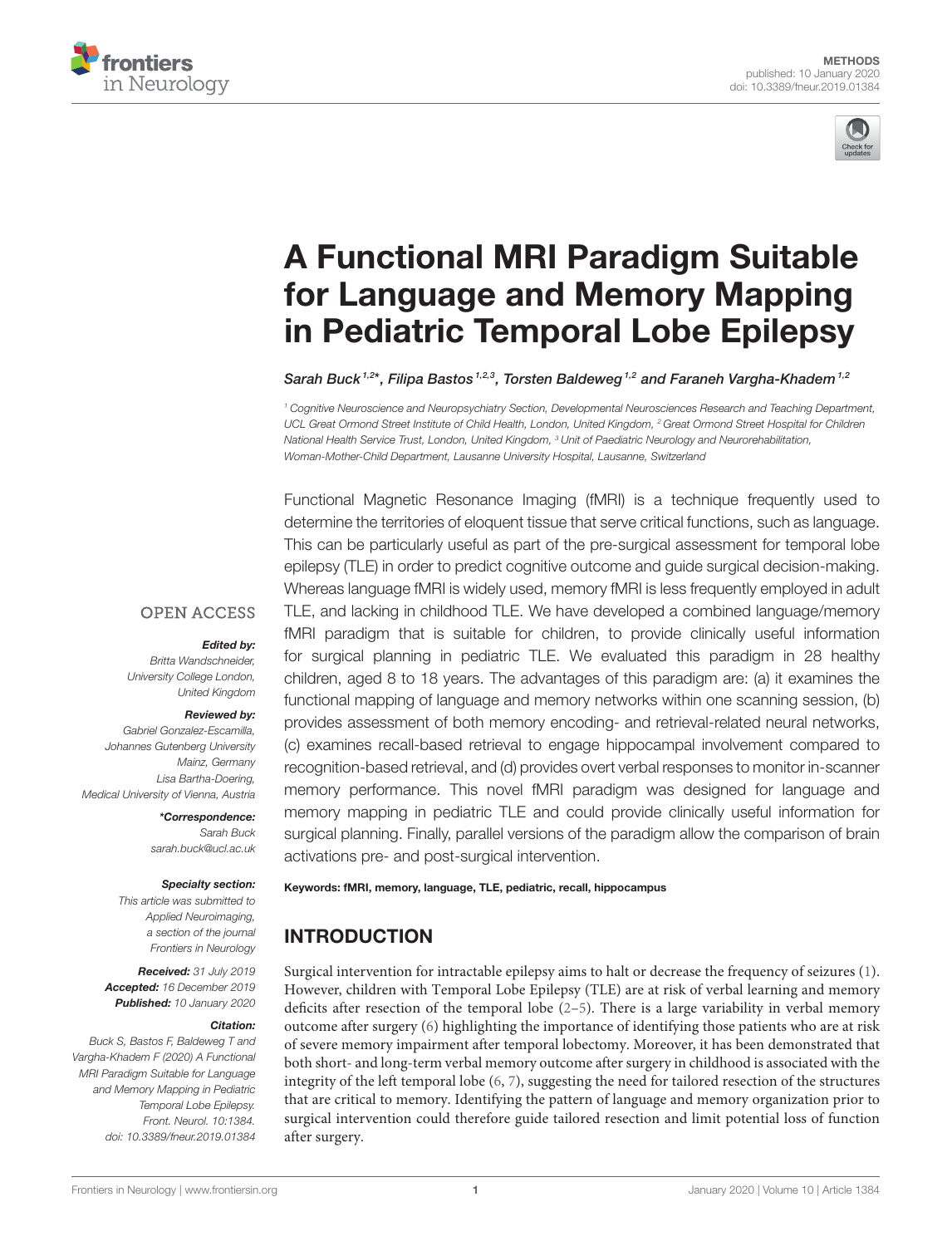The self-generated expressive language network is often identified in both healthy children and patients with brain pathologies using a verb generation task, where participants are asked to generate a semantically-appropriate verb for each noun presented. Activated regions typically associated with such a task include Broca's area in the inferior frontal gyrus (IFG), Wernicke's area in the left superior temporal gyrus, the anterior cingulate gyrus, and the dorsolateral prefrontal cortex [\(8\)](#page-10-5). As with adults, this task typically shows left lateralisation in frontal and temporal regions in children [\(8,](#page-10-5) [9\)](#page-10-6). By contrast, the memory network in children has remained relatively unexplored compared to the same network in adults [\(10–](#page-10-7)[13\)](#page-10-8). Current reports suggest that the memory retrieval network in children is largely similar to that of adults [\(14,](#page-10-9) [15\)](#page-10-10), although there is evidence of age-related changes [\(14\)](#page-10-9). Moreover, despite the identification of task-dependent memory-related brain regions, the hippocampus remains as a central part of the memory network [\(16](#page-10-11)[–18\)](#page-10-12). Following the documentation of language and memory networks in children, there is a need for functional magnetic resonance imaging (fMRI) paradigms that allow examination of the interaction between these two systems. In the face of early brain injury, there is a heightened potential for reorganization, with neural circuits underlying the development of cognitive domains extending to cross circuit interactions to compensate for compromised functions [\(19\)](#page-10-13).

Early onset seizures interfere with the normal pattern of circuit specialization and hemispheric lateralisation [\(20,](#page-10-14) [21\)](#page-10-15). These processes are sacrificed to facilitate neural plasticity and, in turn, to rescue cognitive functions, especially high-priority functions such as speech and language, and verbal memory. Thus, early brain lesions alter the ontogenetic developmental trajectory with the pattern of functional specialization dependent on the age and extent of injury [\(21\)](#page-10-15).

By virtue of enhanced neural plasticity across development, focal childhood-onset injury results in a pattern of circuit organization that is distinct from that of adult-onset injury. Early onset injury may result in reorganization of memory and language functions to a larger extent than in older patients [\(6,](#page-10-3) [22\)](#page-10-16). In patients with TLE who have unilateral lesions, it is difficult to assess how much of their preserved memory is mediated by the unoperated side which can compensate for any failures of the operated side. There is therefore a growing interest in using functional imaging as a pre-operative tool with the aim of identifying the pattern of memory organization, and evaluating the risk of major post-operative memory deficits.

FMRI is a useful pre-surgical tool for language mapping to guide surgical decision making, and predicting cognitive outcome in both adults [\(23,](#page-10-17) [24\)](#page-10-18) and children with TLE [\(25\)](#page-10-19). In pediatric TLE, atypical language lateralisation is relatively frequent [\(26\)](#page-10-20). It is possible that reorganization of memory function may also co-occur in such cases, as documented in adult TLE, and should be investigated alongside language lateralisation. Whereas memory fMRI is used in adult epilepsy studies [\(27–](#page-11-0)[30\)](#page-11-1), pediatric studies have not yet investigated memory organization, and have instead focused on identifying language lateralisation as a proxy for memory lateralisation.

Thus, information obtained from language fMRI is sometimes used to predict memory outcome in TLE, due to mesial temporal lobe (MTL) activation during language tasks [\(31\)](#page-11-2). However, using language fMRI to predict memory outcome assumes colateralisation of these functions. Co-lateralisation of language and memory has previously been studied [\(32\)](#page-11-3), but dissociating these domains of function can be difficult, partly due to reorganization, and to overlapping and/or interconnectivity of regions involved during cognitive processing. Moreover, Sepeta and colleagues demonstrated that whereas healthy adults show co-lateralisation of activation in Broca's area and the MTL during a language task, children do not demonstrate this pattern [\(31\)](#page-11-2). This suggests that language fMRI may not be a viable substitute to predict memory outcome. There is therefore a need for developing suitable memory fMRI paradigms, as opposed to relying on language fMRI, for the prediction of memory outcome, particularly in pediatric patients. In addition, it is important to examine the relationship between language and memory lateralisation.

In adult studies, memory fMRI paradigms usually involve recognition- rather than recall-based responses [\(30,](#page-11-1) [33–](#page-11-4)[35\)](#page-11-5). Lesion studies have provided evidence of the distinction between recall and recognition processes. Patients with developmental amnesia (DA) who sustained selective early-onset bilateral hippocampal pathology [\(36\)](#page-11-6) exhibit severe and selective impairment in recall memory, in the context of relatively wellpreserved recognition memory [\(37–](#page-11-7)[39\)](#page-11-8). This suggests that fMRI paradigms that use recognition-based responses are more likely to be insensitive to recall-based (i.e., hippocampal) activation. Moreover, adult studies employing multiple levels of deep vs. shallow processes, such as the recognition tasks based on Remember/Know decisions, may be too complex for children. Given that children with TLE demonstrate difficulty in learning and recall of new information [\(35,](#page-11-5) [40\)](#page-11-9), it is more informative to use a recall- rather than a recognition-based memory paradigm.

In an effort to meet the needs of the fMRI community, this study presents a novel fMRI paradigm for the functional mapping of language and memory, within one scanning session, to guide surgical decision-making and help with predictions of outcome. The paradigm was developed with the following goals:

- a) Design a paradigm sensitive to MTL function because of its known involvement in episodic memory and its susceptibility to pathology in TLE.
- b) Provide a combined language/verbal memory fMRI paradigm to examine the interaction of the two networks within one scanning session, thereby facilitating a cost- and timeeffective investigation.
- c) Examine hippocampal activity related to both memory encoding and retrieval.

Several variables related to the experimental fMRI paradigm will be specifically outlined in the results section to test paradigm validity and reproducibility.

### MATERIALS AND METHODS

#### **Participants**

Thirty normally-developing, English-speaking children and adolescents were recruited through East London schools. Using the standard exclusion criteria (movement that exceeds 3 mm or 2◦ ), two participants (one male and one female) were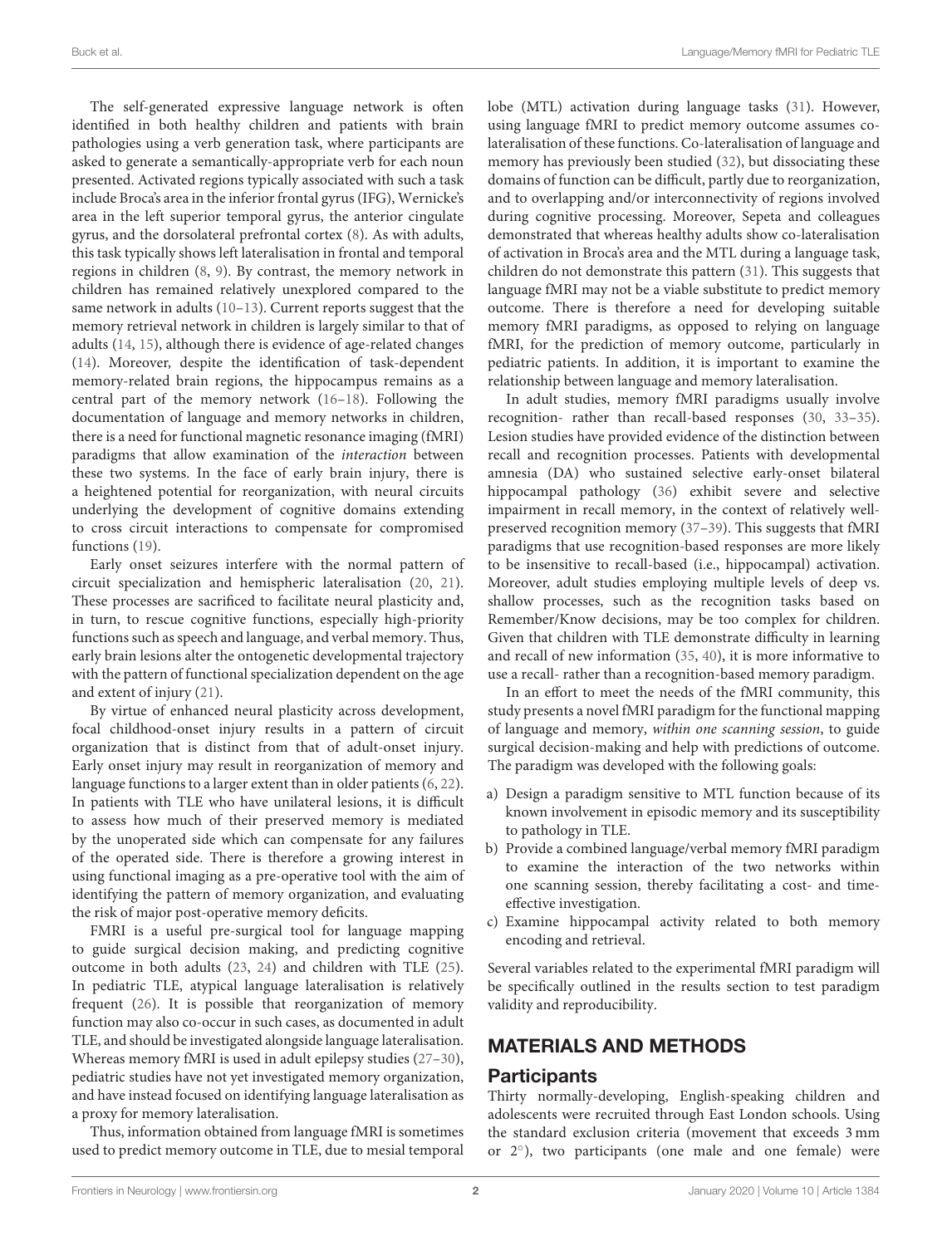excluded from further analyses due to high level of in-scanner movement (**[Supplementary Figure S1](#page-10-21)**). The sample includes 11 males and 17 females, aged between 8 and 18 years ( $M = 14$ ,  $SD = 3$ ). Handedness was measured for each participant using the Edinburgh Handedness Inventory [\(41\)](#page-11-10). The scores were representative of the sampling population: two participants were left-handed, one was ambidextrous. Socio-economic status (SES) was determined for each participant with deprivation deciles ranging from most deprived (score of 1) to least deprived (score of 10). SES deciles in the present cohort ranged from 2 to 10 (M  $= 5$ ,  $SD = 2$ ). **[Table 1](#page-2-0)** illustrates the participants' demographics. Written informed consent was obtained from each participant prior to study start.

### Neuropsychological Assessment

Intellectual status was assessed using the Wechsler Abbreviated Scale of Intelligence—Fourth Edition (WASI-IV). This test provides measures of full scale IQ ( $M = 108$ ,  $SD = 8$ ), verbal IQ  $(M = 108, SD = 8)$ , and performance IQ  $(M = 107, SD = 10)$ .

Verbal learning was assessed using the Word-Pair subtest of the Children's Memory Scale (CMS). This is a widely-used standardized diagnostic tool for memory in children. The Word-Pairs subtest of the CMS assesses the ability to learn a list of pairs of words over three consecutive trials, whereby the examinee is presented with the first word of each pair and is asked to recall the second word (cued recall). Following a 30 min delay, the participant is asked to retrieve as many word-pairs as possible, first through free recall, then through cued recall by presenting the first word of the pair, and finally through yes/no recognition judgments of each word pair to indicate whether they were part of the list that was learned earlier. Learning and memory scores are presented in **[Supplementary Table S2](#page-10-21)**.

# The Novel fMRI Paradigm

According to the levels of processing effect, deep processing of information (e.g., encoding the meaning of an item) leads to better subsequent retrieval than shallow processing (e.g., encoding the perceptual features of an item) [\(42\)](#page-11-11). As such, a verb generation task, which involves generating a verb related to a noun heard, may be used as a deep encoding task. This paradigm comprises a noun-to-verb generation task for deep encoding (i.e., memory encoding), and a subsequent recall task of the nouns (i.e., memory retrieval). Therefore, this paradigm combines language and memory mapping within one scanning session.

<span id="page-2-0"></span>

| <b>TABLE 1</b>   Participants' demographics $(N = 28)$ . |         |     |                 |
|----------------------------------------------------------|---------|-----|-----------------|
|                                                          | Mean    | Min | Max             |
| Age in years ( $M \pm SD$ )                              | 14(3.0) | 8   | 18              |
| Gender (M/F)                                             | 11/17   | N/A | N/A             |
| Atypical handedness                                      | 3(11%)  | N/A | N/A             |
| SES ( $M \pm SD$ )                                       | 5(2.0)  | 2   | 10 <sup>1</sup> |
| Full scale $IQ (M \pm SD)$                               | 108(8)  | 90  | 126             |

#### Language Task: Verb Generation

Verb generation tasks produce strong and consistent lateralised activation in the left hemisphere language network and are the standard tasks used in the clinic [\(8,](#page-10-5) [43\)](#page-11-12). During the verb generation task used here, participants were presented with nouns, one at a time, and were asked to overtly generate a verb for each noun (for example they heard "cake" and generated the verb "eating"). There were a total of 60 nouns, divided into 6 lists of 10 each.

#### Memory Task: Cued Recall

The memory task required the participants to overtly recall the nouns that were presented during the language task. Twophoneme word stem cues were presented one at a time to the participants to guide recall of previously encoded words (for example "æn" as a cue for "animal"). Participants were asked to say the word it corresponded to, or say "pass" if they could not retrieve the word. Each stem was unique in the full list of study words [\(44\)](#page-11-13).

Cued-recall using word-stems has multiple advantages. First, it allows event-related investigation of fMRI data, as retrieval-related activation is time-locked to each cue. This permits examination of brain activation specifically related to memory retrieval success (correctly recalled vs. forgotten). Second, the performance reflects declarative recall which is known to be dependent on the hippocampus [\(39\)](#page-11-8). This approach has been successfully adopted in previous studies that reported activation in the hippocampus during successful recall [\(45,](#page-11-14) [46\)](#page-11-15).

More details about the procedure (e.g., duration and timings) of the language and memory tasks is provided in the procedure section.

#### **Accounting for priming effects**

Priming is the facilitation in the processing and/or re-evoking of a stimulus due to a prior encounter with that stimulus, and is devoid of intentional and conscious recollection [\(47\)](#page-11-16). In wordstem completion tasks, stems are more likely completed with previously presented words. In order to reduce the priming effect in our cued recall task, several control measures were adopted. First, stems for words that were not previously heard (foils) were inserted in the cued recall phase (15 words in each list: 5 foils and 10 target words), to which participants were expected to respond by saying "pass." The stems of these foils did not match any studied words. With this method, it is possible to have a measure of false alarms (i.e., stem completion with nonstudied words). Second, each of these unique 90 stems (from 60 studied words and 30 foils) was shared with at least 4 other common words, thus requiring conscious recollection to retrieve the correct word. Using these methodological considerations, the risk of priming effects was minimized, and performance was expected to primarily reflect conscious recall.

Foils that were erroneously completed with a word, instead of a "pass" response, were categorized as "false alarms." Performance was calculated as percent correct recall, minus false alarms.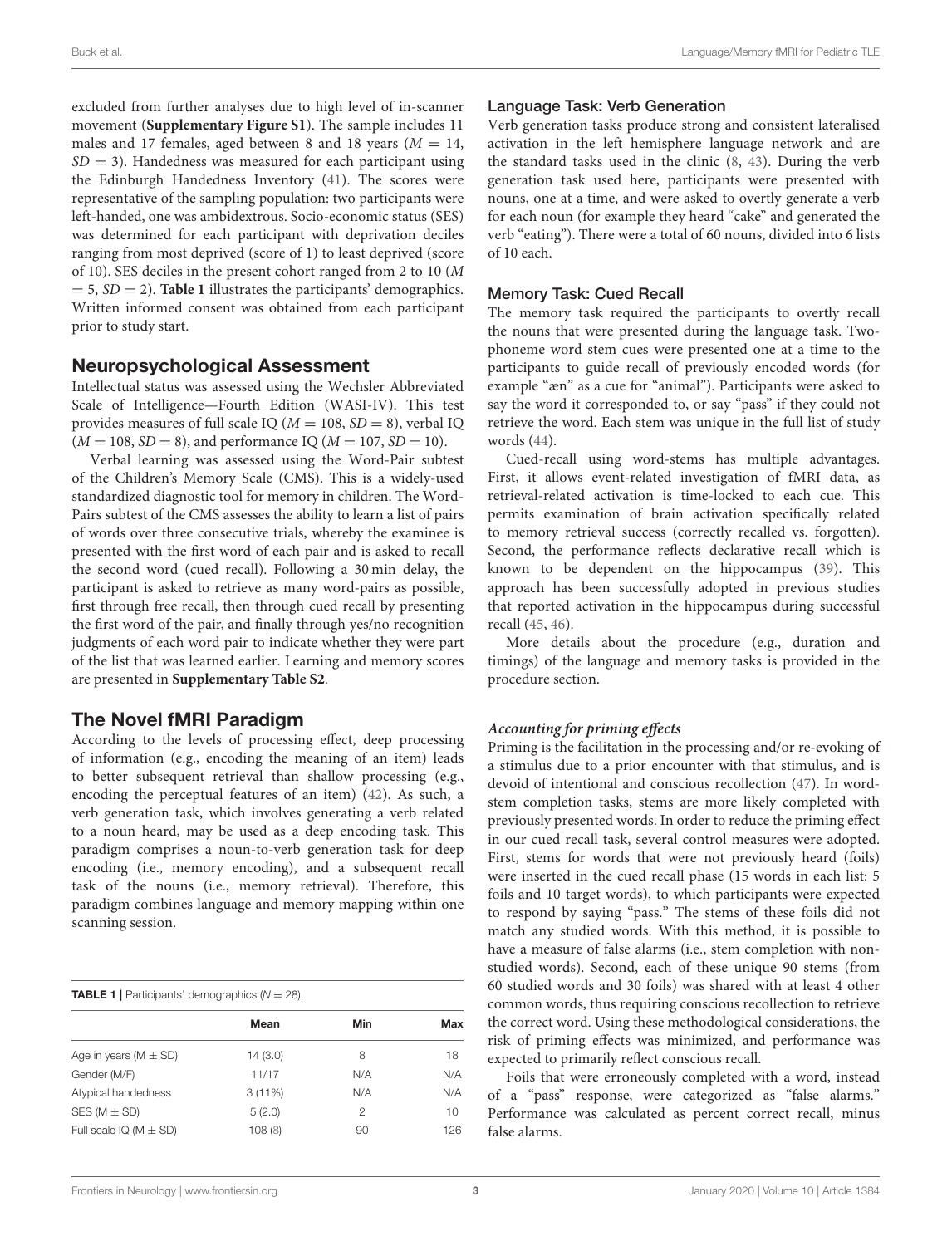#### Baseline Task

The baseline task required making an odd/even decision to numbers; for example, the participant was presented with the number "3" and had to say "odd." The presentation rate of this number was similar to the rate of word and word-stem presentation (viz, every 4 s).

This baseline task was designed to meet three goals: First, it acted as a baseline to subtract from the active conditions (Language and Memory) and enable investigation of activation contrasts. The second purpose was to introduce a short delay between encoding and recall (50 s), and the third goal was to prevent subvocal rehearsal and maintenance of information in the short-term memory store during the delay. The selection of this baseline task therefore optimized investigation of brain activation during the language and memory tasks.

#### Stimulus Material

Stimuli were selected from the MRC Psycholinguistic Database. The stimuli matched the ones used for the clinical verb generation paradigm, currently the protocols of choice at Great Ormond Street Hospital, according to several features: word frequency [\(48\)](#page-11-17), concreteness, familiarity, and imageability (**[Supplementary Table S1](#page-10-21)**). In addition, all of the words were simple enough to have been acquired before the age of 8 [\(49\)](#page-11-18) and were composed of 1 to 3 syllables, similar to the version used in the clinical setting.

#### Overt Response

The present paradigm required overt verbal responses [\(50\)](#page-11-19) in order to monitor in-scanner performance and to conduct event-related analysis. Moreover, overt speech responses have the potential to reveal the interaction of memory and language networks as the memory item retrieved is translated into a verbal output.

#### Procedure

The scanning session consisted of 3 runs, each with two wordlists. Verbal responses were monitored via an MRI-compatible microphone. **[Figure 1](#page-4-0)** illustrates the procedure of the fMRI paradigm. Before the beginning of each block, a visual prompt was displayed on the screen for 5,000 ms in order to prepare the participants for the upcoming task. These prompts were [ACTION WORDS] for the verb generation [ODD OR EVEN?], for the baseline block, and [REMEMBER OR "PASS"] for the cued recall block (**[Figure 1](#page-4-0)**). The stimuli were presented at a rate of one every 4 s, which was purposely not locked to the TR (1.25 s) in order to improve effective sampling of the signal [\(51\)](#page-11-20). Each block of verb generation and baseline lasted for 40 s (10  $\times$  4 s), while the cued recall block lasted for 60 s (15  $\times$  4 s), and the entire protocol lasted for 16 min. The presentation of stimuli followed the same order for each participant.

The standardized test of memory function, Children's Memory Scale (CMS) was administered outside the scanner, with a time delay of at least 1 h between the behavioral and the imaging sessions. The duration of the behavioral session (neuropsychological assessments) and the MRI session was approximately 1 h each, and occurred on the same day. The order of sessions depended upon scanner availability.

A subset of the sample  $(N = 15)$  were administered the same fMRI protocol, 1-2 years after the first session (mean elapsed time between sessions = 1.5 years,  $SD = 0.6$ ), using another version of the paradigm (see Two Parallel Versions). This procedure allows the investigation of test-retest effects.

#### Two Parallel Versions

Two versions of this paradigm were developed using different words from the same database and with the same criteria (see Stimulus Material). The parallel versions allow administration to the same participants at two time points (e.g., before and after surgery). Participants in the current cohort were allocated randomly to one of the two versions (version A,  $N = 13$ ; version B,  $N = 15$ ). In-scanner memory performance is illustrated per fMRI version and per run in **[Supplementary Table S3](#page-10-21)**.

#### Data Acquisition

Data were acquired on a 3T Siemens MRI system with a 20 channel head coil. Imaging parameters for multiband EPI images were the following: TR (repetition time)  $= 1,250$  ms, TE (echo  $time) = 26$  ms, slice thickness  $2$  mm, slice gap  $1$  mm. The  $40$ slices per volume were acquired with interleave. A slice tilt was applied to align the scans perpendicular to the long axis of the hippocampus and optimize the Blood Oxygenated Level Dependent (BOLD) sensitivity in medial temporal lobe regions [\(52\)](#page-11-21). For each functional scanning run, 270 images were acquired, with a total of 810 images across the 3 runs. In addition to the functional images, a T1-weighted magnetization prepared rapid gradient-echo (MPRAGE) scan was acquired for anatomical localization, with a slice thickness of 1 mm, repetition time of 2,300 ms and echo time of 2.74 ms.

### Data Pre-processing

Spatial realignment of the images was applied using Statistical Parametric Mapping software (SPM12, Wellcome Department of Cognitive Neurology, London, UK: [www.fil.ion.ucl.ac.uk/spm/\)](www.fil.ion.ucl.ac.uk/spm/). The images were then unwarped to reduce spatial distortion using the TOPUP toolbox in FSL [\(53\)](#page-11-22). Additional retrospective motion correction was applied using Functional Image Artifact Correction Heuristic (FIACH) [\(54\)](#page-11-23). Finally, the images were co-registered, normalized to a standard MNI space for group analyses, and smoothed with a Gaussian kernel of 6 mm full width half maximum [\(52\)](#page-11-21). We used the adult MNI template from SPM, due to the age variability in our cohort, and the inclusion of older children.

### Image Analyses

Image analyses were conducted using SPM12. Movement parameters were included in the design matrix as covariates. For individual-subject analyses (1st level), the changes in BOLD signal over time were examined for each individual using fixed effect analysis across the three runs. For group analyses (2nd level), contrast estimates from each individual were entered into a GLM with individuals treated as a random factor. Extent and height thresholds were employed, and are specified where appropriate.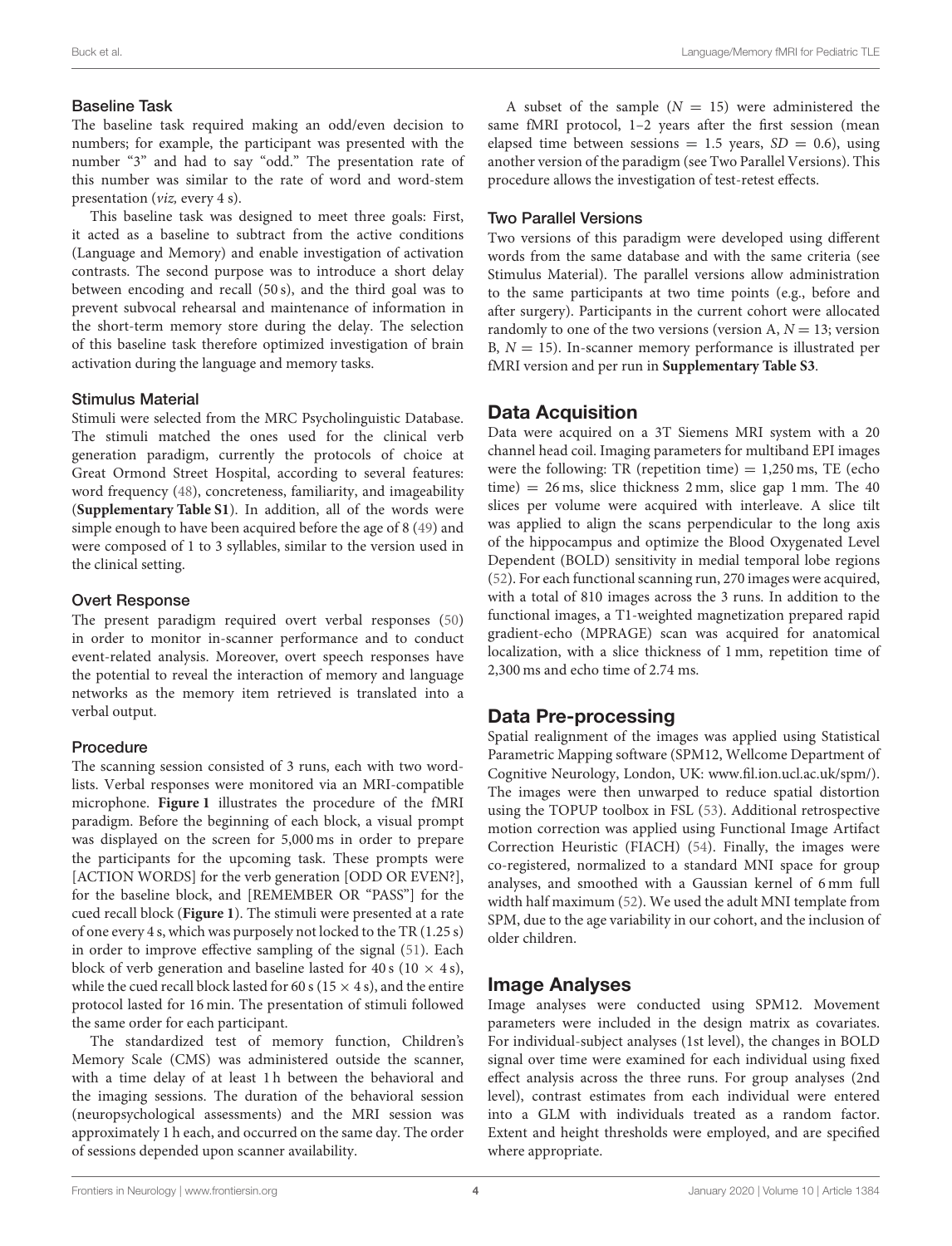

#### <span id="page-4-0"></span>Statistical Thresholds and ROI Analysis

For analyses without a priori hypotheses, whole-brain analysis at the group level is reported, corrected for multiple comparisons  $(p < 0.05$  Family-Wise Error (FWE) corrected). For analysis of memory with prior anatomical hypotheses, analyses are reported at threshold  $p < 0.001$ , uncorrected, in keeping with a previous fMRI study of memory [\(55\)](#page-11-24). We reduced the number of statistical tests by using a method that exploits anatomical information in the form, or region of interest (ROI) masks. In such masked analysis, only voxels within the mask are included in the analysis. The anatomical constraint in the block, and event-related analyses described below involved a gray matter ROI mask, reducing the number of voxels from 14,000 to 10,000. Moreover, as a result of the known involvement of the hippocampus in delayed-recall memory, this region was of a priori interest. As such, hippocampal activations were corrected for multiple comparisons, using a small volume correction [\(56\)](#page-11-25) within the hippocampus ROI ( $p < 0.05$ , FWE corrected). To illustrate hippocampal activation after small volume correction, group analyses were repeated within a hippocampal mask ( $p < 0.05$ ) FWE corrected) and are displayed in **[Supplementary Figure S4](#page-10-21)**.

#### Block Analysis

Three regressors of interest were created: Language, Baseline and Memory (**[Table 2](#page-4-1)**). Language activations were investigated for the contrast "Language vs. Baseline." Whole-brain analysis at the group level is reported at a height threshold of  $p < 0.05$ , corrected for multiple comparisons (FWE correction).

Memory encoding activations were investigated for the contrast "Language vs. Baseline." Memory retrieval activations were investigated for the contrast "Memory vs. Baseline." Wholebrain analysis at the group level is reported at a height threshold of  $p < 0.001$ , uncorrected. Small volume corrections ( $p < 0.05$ ) FWE corrected) within the hippocampus were subsequently applied (see section Statistical Thresholds and ROI Analysis).

#### Event-Related Analysis

Six regressors of interest were created (**[Table 1](#page-2-0)**): Subsequent Hit, Subsequent Misses, Baseline, Hits, Misses, and Correct Rejections. Memory encoding success (also known as the

<span id="page-4-1"></span>

|                           | Regressors                  | <b>Description</b>                                                   |
|---------------------------|-----------------------------|----------------------------------------------------------------------|
| <b>Block analysis</b>     | Language                    | Verb generation task                                                 |
|                           | <b>Baseline</b>             | Baseline task: odd/even decision to<br>numbers                       |
|                           | Memory                      | Cued recall task, irrespective of<br>performance                     |
| Fvent-related<br>analysis | Subsequent Hits             | Activation during the encoding of<br>words that were later retrieved |
|                           | Subsequent<br><b>Misses</b> | Activation during the encoding of<br>words that were later forgotten |
|                           | Baseline                    | Baseline task: odd/even decision to<br>numbers                       |
|                           | <b>Hits</b>                 | Activation during the successful<br>retrieval of words               |
|                           | <b>Misses</b>               | Activation during the unsuccessful<br>retrieval of words             |
|                           | Correct rejection           | Activation during correct rejections of<br>words at retrieval        |

subsequent memory effect) was examined by comparing activation for words that were subsequently remembered (Subsequent Hits) to activation for words that were subsequently forgotten (Subsequent Misses) (contrast Subsequent Hits vs. Subsequent Misses). Memory retrieval success was examined by comparing activation for words that were remembered (Hits) to activation for words that were forgotten (Misses) and for words that were correctly identified as "new" (Correct Rejections) (contrast Hits vs. Misses & Correct Rejections).

Whole-brain analysis at the group level is reported at a height threshold of  $p < 0.001$ , uncorrected. Small volume correction ( $p < 0.05$  FWE corrected) within the hippocampus were subsequently applied (see section Statistical Thresholds and ROI Analysis).

#### Laterality Indices

Lateralisation indices (LI) assess hemispheric lateralisation for a specific cognitive function. This LI was calculated based on the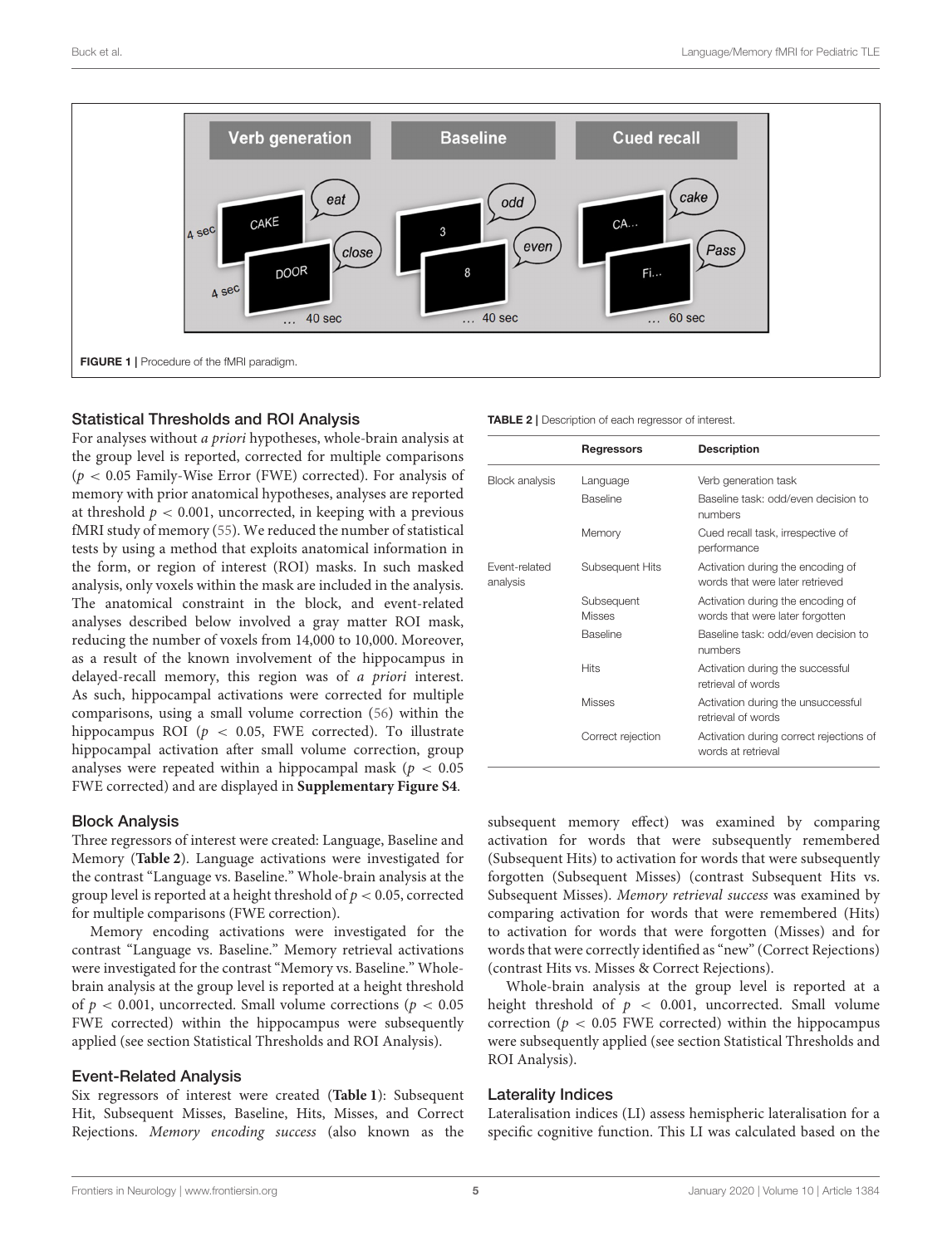sum of voxel values in each hemisphere [\(57\)](#page-11-26). Consistent with clinical studies, values above 0.2 are considered left lateralised, LIs below −0.2 are considered right lateralised, and values between −0.2 and 0.2 indicate bilateral representation.

For the present purpose, LIs were calculated in two ROIs; in Broca's area and in the hippocampus. Language lateralisation was determined based on LI values in Broca's area during the verb generation task, and memory lateralisation was determined in the hippocampus, based on group-level analysis that generated the strongest hippocampal activation (see Group-Level Activations), that is, memory encoding with block analysis and memory retrieval with event-related analysis. The distribution of language and memory LIs is illustrated in **[Supplementary Figures S2C–E](#page-10-21)**.

#### Test Validity Memory Performance Between the Two fMRI Versions

In-scanner memory performance was compared between the two fMRI versions, using an independent sample  $t$ -test, to examine (a) the feasibility of combining the two versions for subsequent analyses, and (b) the utility of these tools for comparable assessment across two time points.

#### In- and Out-of-Scanner Memory Performance

Performance on the task administered inside the scanner was compared to performance on a standardized test of memory administered outside the scanner, i.e., learning and delayed recall of Word-Pairs from the CMS. For the purpose of this correlation analysis, raw scores in percentages from the CMS, rather than the standardized scores, were used for better comparison with in-scanner memory performance.

#### Effect of In-scanner Movement on Data Quality

The impact of movement parameters (from the FIACH toolbox) on EPI mean image intensity was investigated. In-scanner motion can degrade image quality and reduce signal-to-noise ratio (SNR) [\(58\)](#page-11-27). The effect of movement artifacts was therefore investigated in the hippocampus ROI due to its susceptibility to low SNR. Correlations were computed between signal intensity and FIACH temporal SNR (tSNR), which is a measure of deviation of the realigned images [\(54\)](#page-11-23). The EPI mean signal intensity in the hippocampus was normally distributed (Shapiro-Wilk  $p =$ 0.182), and so was FIACH temporal SNR (Shapiro-Wilk  $p =$ 0.184); therefore, we proceeded with a Pearson correlation. Distribution of hippocampal signal intensity and FIACH tSNR are illustrated in **[Supplementary Figures S2F,G](#page-10-21)**, respectively.

#### Age Effect on In-scanner Behavioral Performance

Due to the large age variability in the current sample, we tested the effect of age on in-scanner language scores (controlling for non-verbal IQ) and memory scores (controlling for full scale IQ), using partial Pearson Correlations. This verifies the usage of the fMRI paradigm across the age range of our sample. Distribution of in-scanner language and memory scores is illustrated in **[Supplementary Figures S2A,B](#page-10-21)**, respectively.

### Age Effect on Functional Lateralisation

We tested the effects of age on functional lateralisation for language and memory, using Pearson Correlations.

# Reproducibility of the Paradigm

Memory Performance Across Runs

The reproducibility of the paradigm was determined based on the stability of the behavioral data across the three scanning runs, which were acquired a few minutes apart. For this section, each run was analyzed separately to investigate inter-run variability.

The consistency between performance across runs was measured using Intra Class Correlation (ICC), which is a measure of the ratio of between-subject variance and betweentests variance. In this respect, the value approaches 1 if the variability across individuals is larger than the variability within individuals across repeated runs. The ICC was based on a 2-way mixed-effects model.

#### Signal Intensity in the Hippocampus Across Runs

Signal intensity in the hippocampus was identified in each individual's EPI mean acquisition and compared across scanning runs. Signal intensity in a control region, the cingulate cortex, was also compared across scanning runs.

#### Laterality Indices (LIs) Across Runs

The consistency between LI values across runs was measured using ICC, based on a 2-way mixed-effects model.

#### Laterality Indices (LIs) Across Sessions

The consistency between LI values across two separate sessions (time 1 and time 2) was measured using ICC, based on a 2-way mixed-effects model.

# RESULTS

#### Group-Level Activations Language Activations

Activation was found in left Broca's area, the left STG, bilateral dorsolateral prefrontal cortex (DLPFC), pre-supplementary motor area (pre-SMA), right cerebellum, left thalamus, left anterior insula and bilateral middle cingulate cortex (MCC) (**[Figure 2](#page-6-0)**).

### Memory Activations

Block-level whole-brain activation associated with memory encoding (contrast Language vs. Baseline) is documented in the previous section (i.e., language activations), and is illustrated in **[Figure 3A](#page-6-1)**, where left hippocampal activation is observed. The small volume correction resulted in significant activation within the left hippocampus in three separate peaks (1: peak coordinates  $-28 -28 -6$ , T = 4.30, corrected  $p = 0.011$ , 2: peak coordinates  $-20$   $-30$   $-4$ , T = 3.95, corrected  $p = 0.030$ , and 3: peak coordinates  $-14 - 36$  2, T = 3.82, corrected  $p = 0.043$ ). Eventrelated activation associated with memory encoding success (contrast Subsequent Hits vs. Subsequent Misses) was shown in the left temporal pole and right posterior superior temporal lobe, shown in **[Figure 3B](#page-6-1)**.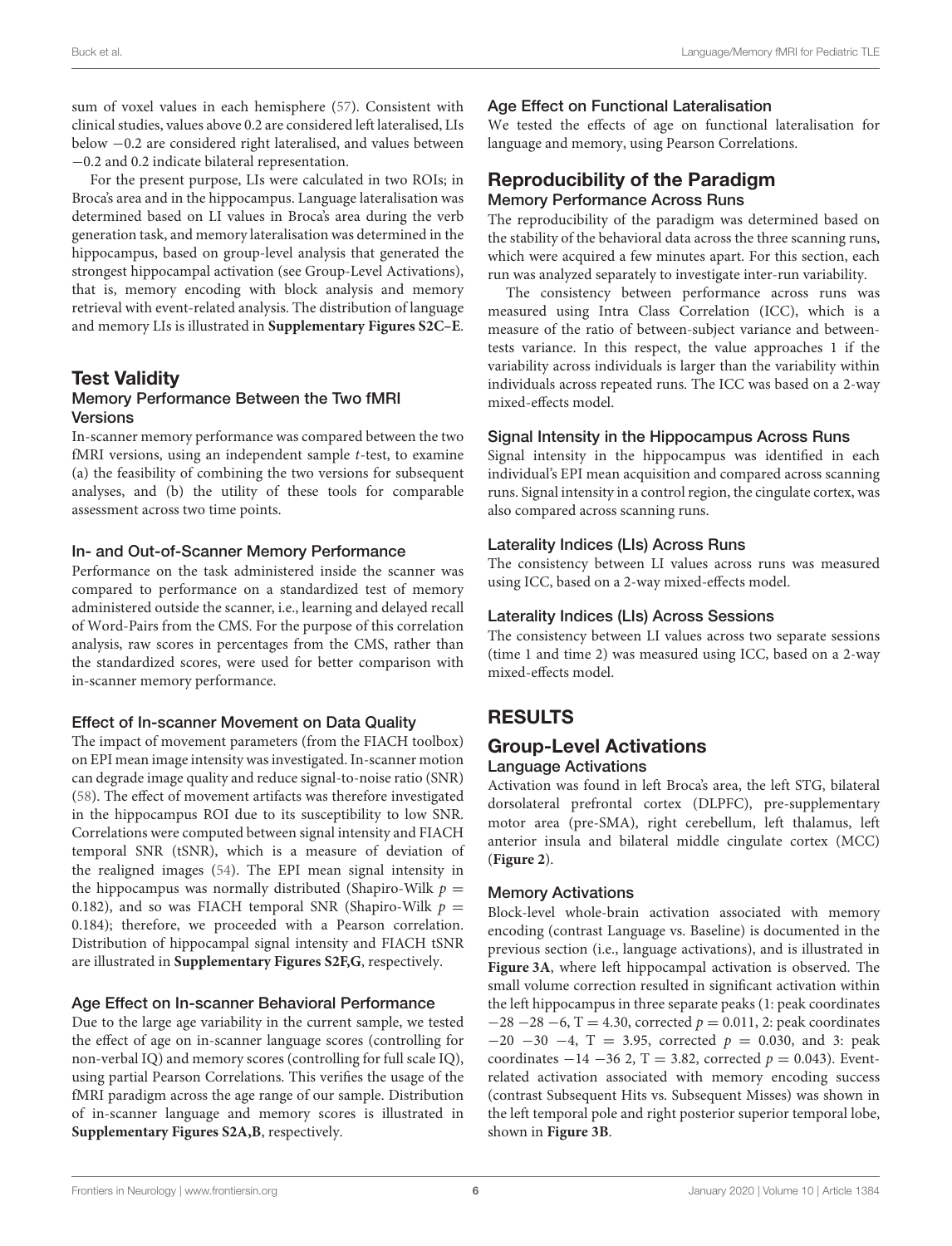

<span id="page-6-0"></span>

<span id="page-6-1"></span>FIGURE 3 | Group-level activations for memory encoding and retrieval, for block- and event-related analyses, separately. (A) Block-activation for subsequent memory (i.e., memory encoding). (B) Event-related activation for subsequent memory (i.e., memory encoding). (C) Block-activation for memory retrieval (contrast Memory vs. Language). (D) Event-related activation for successful retrieval. Activations are shown with threshold of *p* < 0.001, uncorrected.

Block-level activations for memory retrieval (contrast Memory vs. Baseline) were found in left Broca's area, left dorsolateral PFC, bilateral cerebellum and bilateral posterior temporal lobes. Activations were also shown in bilateral

anterior insula, bilateral pre-SMA, bilateral middle and posterior cingulate cortex (PCC & MCC), and bilateral caudate nuclei. Because many of these activations overlap with those reported for language, another contrast was investigated (contrast Memory vs. Language) to identify activations that are specific to the memory task. Activations were shown in right dorsolateral PFC, right orbitofrontal PFC, bilateral posterior temporal lobes (right posterior middle temporal gyrus and left posterior STG), right pre-SMA, and posterior cingulate cortex  $(p < 0.001,$  uncorrected), as shown in **[Figure 3C](#page-6-1)**. Event-related activity associated with memory retrieval success (contrast Hits vs. Misses  $\mathfrak{G}$ Correct Rejections) was shown in bilateral hippocampi, left posterior STG and left caudate (**[Figure 3D](#page-6-1)**). The small volume correction resulted in significant activation within the left hippocampus (peak coordinates  $-30$   $-14$   $-12$ , T = 4.38, corrected  $p = 0.005$ ).

Left hippocampal activation is shown during encoding (block analysis) and retrieval (event-related analysis) after small volume correction and is illustrated in **[Supplementary Figure S4](#page-10-21)**. Group-level analyses were repeated with age and gender as nuisance regressors, and yielded similar results (**[Supplementary Figure S5](#page-10-21)**).

# Test Validity

#### Memory Performance Between the Two fMRI **Versions**

Memory performance was not significantly different between versions A (54%) and B (60%) [ $F_{(1, 26)} = 0.198$ ,  $p = 0.504$ ]. Memory scores from the two versions were therefore collapsed for the subsequent analyses.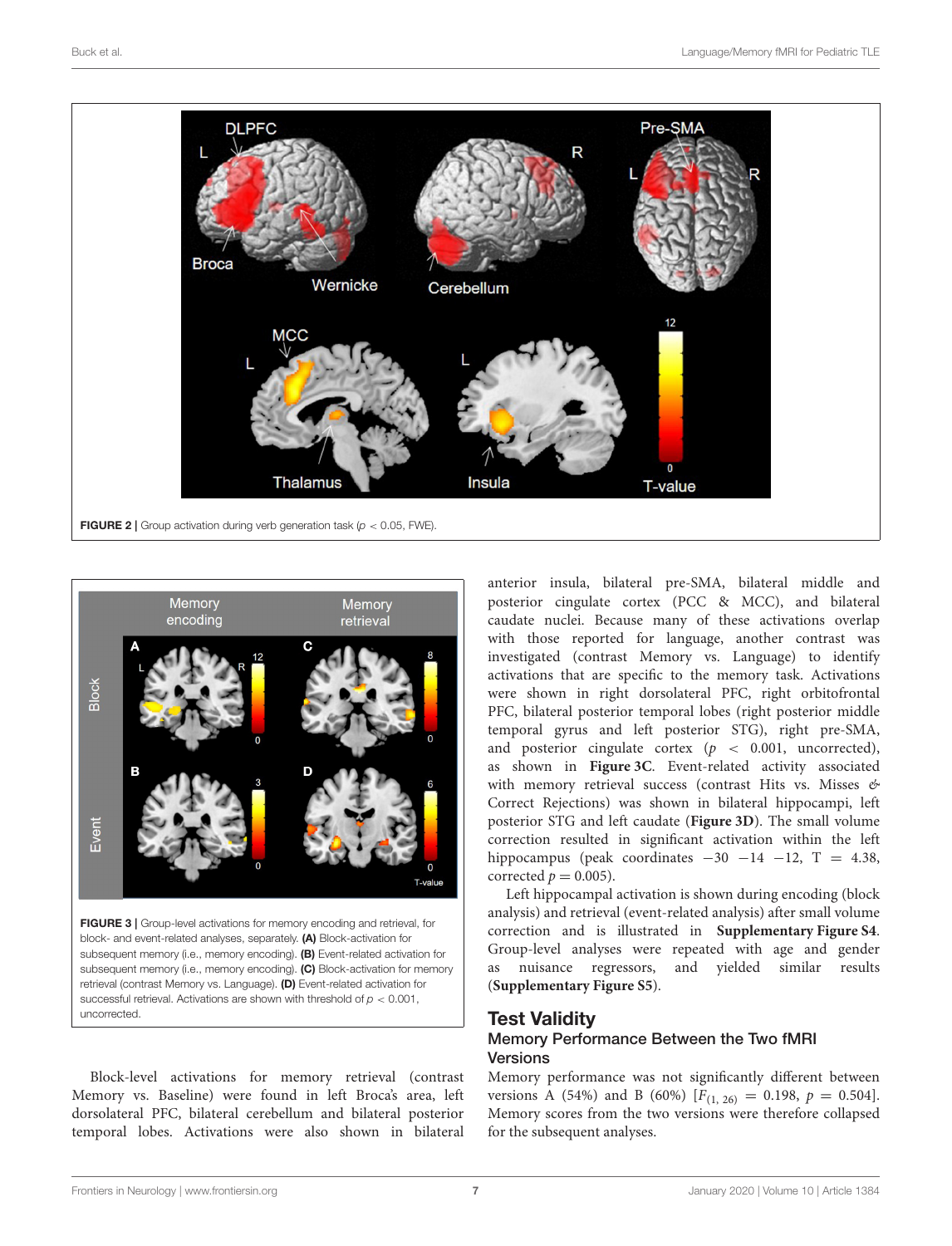#### In- and Out-of-Scanner Memory Performance

For the purpose of this analysis, in-scanner memory performance was collapsed across fMRI versions (see Memory Performance Between the Two fMRI Versions) and runs (see Cued-Recall Performance Across Runs). Cued recall scores on the fMRI task were moderately correlated with CMS learning scores ( $r = 0.45$ ,  $p = 0.019$ ), but not with CMS delayed recall scores ( $r = -0.025$ ,  $p = 0.903$ .

#### Effect of In-scanner Movement on Data Quality

No significant relation was found between in-scanner movement parameters and signal intensity in the hippocampus ( $r = -0.104$ ,  $p = 0.613$ .

#### Age Effect on In-scanner Behavioral Performance

Partial correlations showed that age was significantly correlated with language scores ( $r = 0.39$ ,  $p = 0.048$ ), and memory scores  $(r = 0.47, p = 0.019)$  where older children performed better than younger children. However, the correlation between age and language scores was moderate and no floor/ceiling effect were shown in any of the measures.

#### Age-Effects on Functional Lateralisation

Age was not significantly related to functional lateralisation of language ( $r = -0.18 p = 0.380$ ), memory encoding ( $r = -0.18$  $p = 0.372$ ) or memory retrieval ( $r = -0.04$   $p = 0.854$ ).

# Reproducibility of the Paradigm

#### Cued-Recall Performance Across Runs

Performance accuracy was  $56\%$  (SD = 35) in the first run, 53% ( $SD = 26$ ) in the second run, and 58% ( $SD = 21$ ) in the third run (**[Supplementary Figure S3A](#page-10-21)**). ICC was 0.92, indicating good stability of performance across runs. This implies that it is possible to collapse findings from across the runs and treat them as fixed effect in 1st level analyses.

#### EPI Mean Signal Intensity in the Hippocampus Across Runs

Signal intensity in the hippocampus was compared across scanning runs (**[Supplementary Figure S3B](#page-10-21)**) and was found to be stable. ICC was 0.98, indicating high reliability of mean signal intensity in the hippocampus across runs. ICC for the signal intensity in the cingulate cortex was 0.99, indicating high reliability of mean intensity in the control region as well.

#### fMRI Laterality Indices (LIs) Across Runs

Group-level language and memory LIs were examined across the three runs (**[Supplementary Figure S3C](#page-10-21)**). For language LIs, ICC was 0.44, indicating moderate stability of values across runs. For memory encoding, ICC was 0.37, indicating moderate stability of values across runs, however for memory retrieval ICC was −0.28 indicating low interclass correlation.

#### fMRI Laterality Indices (LIs) Across Sessions

Group-level language and memory LIs were examined across the two sessions in the subset of participants who were scanned twice. For language LIs, ICC was 0.71, indicating good stability of values across sessions. For memory encoding LIs, ICC was −0.71 indicating low interclass correlation. Finally, for memory retrieval LIs, ICC was 0.45, indicating moderate stability of values across sessions.

# **DISCUSSION**

We designed a novel fMRI paradigm for the mapping of language and memory, and the examination of the interaction between those two systems, in children. Here we discuss the validity of this paradigm based on the performance of a group of healthy children and adolescents. Group-level activations were found in regions typically associated with expressive language. For memory, hippocampal activation was detectable during both memory encoding and retrieval, using block, and event-related analyses. The average memory performance across the runs (56% correct) provides enough trials in each condition (i.e., Hits and Misses) allowing event-related analyses. Validity of the paradigm was demonstrated through moderate correlations between in-, and out-of-scanner memory scores, suggesting that the novel fMRI paradigm relates to memory performance outside the scanner, but is also influenced by other factors inside the scanner, such as testing environment and nature of the test. In-scanner memory scores were correlated with out-of-scanner learning scores, but not with delayed recall scores possibly due to the longer delay interval (i.e., 20 min, as opposed to 50 s in the scanner). Importantly, in-scanner motion, often attributed to overt responses, did not significantly impede fMRI data quality. Notwithstanding a significant age effect on in-scanner language and memory scores, attributed to the trajectory of normal cognitive development, the correlations were moderate and children across the age range studied were capable of performing the tasks.

Reproducibility of the paradigm was tested by examining the stability of cued recall performance and EPI signal intensity in the hippocampus across three scanning runs, as well as the stability of fMRI LIs across three scanning runs and two scanning sessions separated by an average of 1.5 years. These variables showed intra-session stability of language and memory encoding, as well as inter-session stability of language and memory retrieval, providing evidence for the paradigm's reliability and reproducibility.

# Effect of In-scanner Movement on Data **Quality**

Task-related motion, such as head movement related to speech, can cause signal changes which may hamper data quality and be misinterpreted as brain activation [\(59\)](#page-11-28). Negative effects of in-scanner motion are especially pronounced in pediatric populations [\(60\)](#page-11-29) and should be taken into consideration in fMRI studies involving overt speech. Image quality is specifically compromised in images with low SNR [\(61\)](#page-11-30). Therefore, in the present study, the effect of movement artifact on image quality was specifically investigated in the hippocampus, but found not to have a significant impact on fMRI data quality. This provides evidence that overt speech should be considered in future fMRI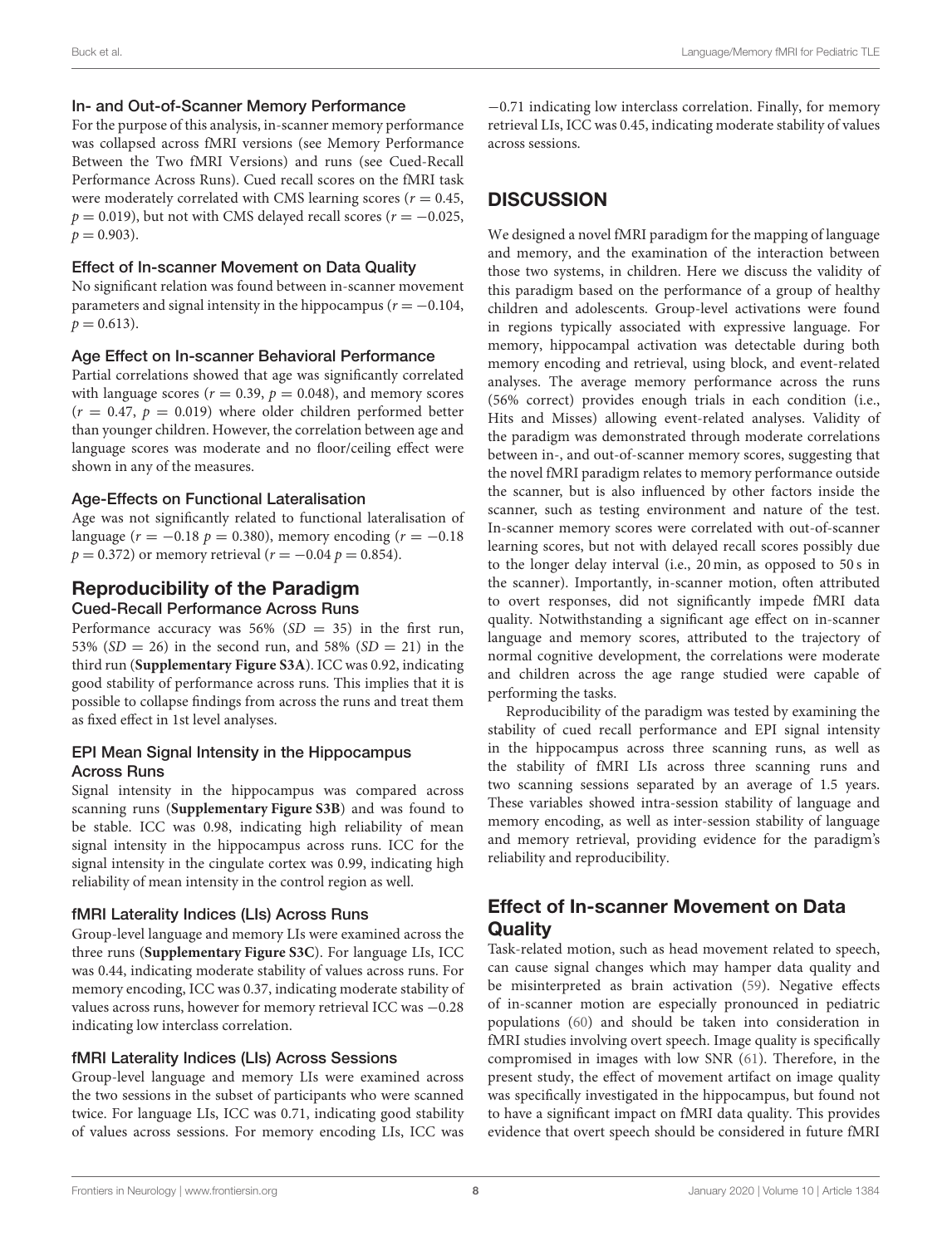studies. FIACH is also very effective in reducing between- and within-volume motion-related effects [\(54\)](#page-11-23).

# Effect of Age on Functional LIs

In typically-developing children, language lateralisation is emergent by the age of 5 [\(44,](#page-11-13) [62\)](#page-11-31), but changes with increasing age parallel the development of language skills [\(63\)](#page-11-32). However, the present findings do not suggest a developmental trajectory in language and memory lateralisation. It is possible that tracking changes in degree of lateralisation as a function of age requires large cohorts separated by age bands to mirror the stages of cognitive development as compared to one group spanning a wide age range (8 to 18). Similar to language, it is possible that verbal memory lateralises early in life, and administering the memory paradigm in younger children (between the ages of 5 to 8) could potentially shed light on the developmental trajectory of memory lateralisation. Indeed, increasing left lateralisation for language in the MTL across childhood has been shown in a cohort of young children (6–13 years old) [\(31\)](#page-11-2). To explore this further, age-related changes in memory-related MTL lateralisation should be further explored in children below the age of 8 years, particularly as different aspects of cognitive memory emerge at different stages of development.

# Reproducibility and Reliability

The reproducibility of the fMRI paradigm was tested by investigating the stability of memory performance and EPI mean signal intensity in the hippocampus across the three scanning runs, as well as the stability of language and memory LIs over (a) three scanning runs and (b) two separate sessions. The consistency of performance across the runs indicates that the memory paradigm yields reproducible results.

Intra- and inter-session reliability of LIs was examined by measuring stability of language and memory LIs across three scanning runs, and across two scanning sessions (1.5 years apart on average), respectively. Bennett and Miller suggested a range of ICC values between 0.33 and 0.66 within which fMRI studies are typically reliable [\(64\)](#page-11-33). As per this range, LI values (for both language and memory) were more stable across scanning sessions than across runs, possibly due to higher statistical power as a result of additional trials (20 trials per run vs. 60 for the whole session). This indicates the importance of having a considerable number of trials to provide a measurable and reliable response.

In the present study, language LIs were stable across runs and sessions, thereby reflecting reliable results. Memory encoding LIs were also stable across runs, but not across scanning sessions. This may be a result of noise in the data (e.g., physiological noise from the participants, and system noise in the scanner) or subject variability in arousal and use of strategy between sessions [\(64\)](#page-11-33). Attention and arousal can modulate responses and influence brain activation [\(65\)](#page-11-34), hence contributing to changes in the LI values in memory encoding. Other possible influences are differences in cognitive strategies used during the memory task to encode the words [\(66\)](#page-11-35), or differences in performance (i.e., successful vs. unsuccessful memory), as a function of developmental change.

In contrast to memory encoding, memory retrieval LIs were not stable across runs, but showed good stability across sessions. There may not have been sufficient number of trials to capture stability of event-related LI values across runs, but the stability of retrieval LIs across sessions suggests good inter-session reliability, and is therefore promising. Stability of memory LIs should be confirmed in adults, who may show a more lateralised pattern of activation [\(31\)](#page-11-2) and for whom ICC measurement might be appropriate. Overall, the stability of language and memory retrieval LI values across separate scanning sessions suggests reliability of these measures, and is a promising indicator of reproducibility of this paradigm.

# Implications for Future Clinical **Applications**

This fMRI paradigm has multiple advantages over current neuroimaging tasks. First, the combined language/memory aspect of the paradigm offers pre-operative mapping of both networks in a time-, and cost-effective manner. Memory fMRI administered in conjunction with language fMRI could provide a better guide for tailored resections, particularly in the temporal lobe, and help predict outcome. This paradigm can be used to shed light on how the two systems interact in cases of early temporal lobe-related abnormality, and explore whether lateralisation for memory and language are interdependent. Whereas co-lateralisation of language and memory functions has been demonstrated in healthy adults, whereby those with language dominance in the left hemisphere also show left lateralisation for verbal memory [\(67\)](#page-11-36), this is less clear in children. Moreover, patients with DA exhibit severe and selective impairment in recall memory but good preservation of language skills, especially vocabulary, and other aspects of semantic memory. This indicates that the hippocampus is not crucial for the development and maintenance of language functions and semantic memory [see Elward and Vargha-Khadem [\(68\)](#page-12-0) for a review]. The relation between language and memory networks is therefore unclear at this stage, and may critically depend on long-term auditory verbal memory [\(69\)](#page-12-1). Although this novel paradigm investigates language and memory processes separately, it does provide an indication of the interaction between these two networks, and, potentially, of the status of functional reorganization in the context of age at onset of brain damage.

Second, the paradigm enables examination of fMRI activation related to both memory encoding and retrieval, thus providing a more robust mapping of memory-related networks, as both phases are dependent on hippocampal involvement [\(70,](#page-12-2) [71\)](#page-12-3). Moreover, obtaining robust activation in the hippocampus at the individual level has proven challenging across fMRI studies [\(71,](#page-12-3) [72\)](#page-12-4), but a wider approach to memory mapping involving two memory phases (encoding and retrieval) may increase the chances of capturing such an effect.

Third, this paradigm investigates activity related to recall memory, as opposed to recognition, for a more fine-grained examination of the hippocampal-neocortical network [\(39,](#page-11-8) [73–](#page-12-5) [75\)](#page-12-6). Failure to show robust activation in hippocamal regions in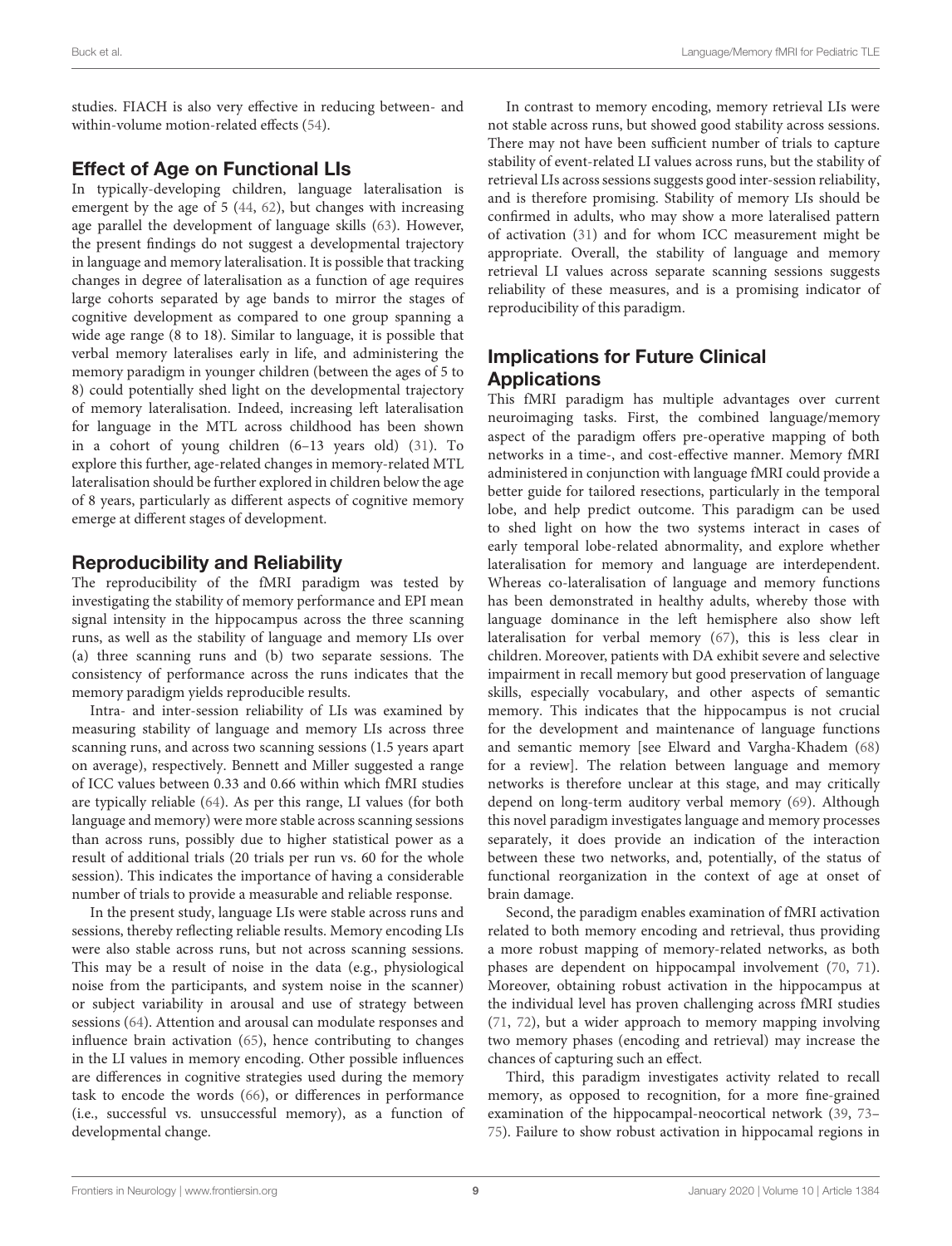some fMRI studies may be due to the recognition nature of the tasks often employed, which may rely on other subregions of the MTL. Word-stem cued-recall tasks have been used by previous fMRI studies and show activation in healthy adults in several regions that are associated with successful recall, namely bilateral parietal cortex, bilateral medial temporal lobe, including the hippocampi, and left temporal cortex [\(45,](#page-11-14) [46,](#page-11-15) [76,](#page-12-7) [77\)](#page-12-8). By contrast, adult patients with epilepsy show deficits in word-stem recall [\(78\)](#page-12-9), making this task potentially sensitive to the identification of network abnormalities.

Fourth, the design of the paradigm permits investigation of fMRI data through both block and event-related analyses. Block analyses allow examination of brain activity related to memory effort, irrespective of performance, whereas eventrelated analyses examine memory success specifically, and are particularly relevant for predicting memory outcome in the clinical setting. Together, the features of this paradigm make it particularly useful for the investigation of pre-operative memory networks and for the prediction of memory outcome in TLE.

Lastly, the parallel versions of the paradigm allow systematic comparisons between performance across two time points. This paradigm can be administered before and after surgical intervention, and such clinical follow-up can provide indication of the impact of surgery on the functional organization of language and memory. Non-specific effects of test-retest can be controlled for by including a healthy controls group scanned across the same time-points as the patient group [\(79\)](#page-12-10). A mixed ANOVA using a flexible factorial design [\(80\)](#page-12-11) models the changes in brain activation at two time-points, whilst controlling for between-subjects and between-group variance [\(55\)](#page-11-24). The inclusion of a control group at two time-points therefore allows adequate use of the parallel versions of the fMRI paradigm in patient groups.

Following the development of this protocol and its validation in a group of typically-developing children, confirmation of the findings is required by administering the protocol to a larger sample in order to confirm the feasibility of this tool for clinical purposes. Moreover, further work is required to validate the ability of the protocols to predict memory impairments after surgery by investigating post-surgical outcome in children with TLE. Overall, this paradigm has the potential to enhance clinical practice for pre-operative examination in TLE.

# LIMITATIONS

Despite efforts to reduce the effect of priming, it is possible that the retrieval of words is still influenced by some level of automatic retrieval, or echoic memory. Another limitation relates to the short delay between encoding and retrieval phases (50 s). The attribution to long-term memory with such delay could be disputed, but methodological considerations were put in place to insure this. The baseline task involving active and overt response prevents subvocal rehearsal and maintenance of information in short-term memory. It is possible that a longer delay between encoding and recall phases of memory is more sensitive for the investigation of hippocampal-related brain activation, but this comes with the pitfall of longer scanning time, especially with children.

The current acquisition settings were selected on the basis of a prior pilot study aimed at optimizing the acquisition sequences for pre-surgical fMRI. However, we recognize that different fMRI acquisition settings could alter brain activity measurements, and careful piloting is necessary.

Low statistical thresholds ( $p < 0.001$ , uncorrected) were used for memory analyses to visualize brain activation in subregions of the MTL. Whereas components above such low threshold might be labeled as noise, the findings were consistent with hypotheses postulated on the basis of prior studies in adults. In addition, small volume corrections were subsequently applied to the hippocampal region to correct for multiple comparisons. In addition, LI calculation was carried out independent of an arbitrarily defined threshold. LI values for language and memory retrieval showed good inter-session reliability, providing their promising use in single-subject level analysis which has crucial implications in the clinical context.

Despite the above limitations, the present findings provide evidence of the utility of this new paradigm for the examination of memory network in TLE. We pursued hippocampal-driven analyses based on a priori hypotheses, and using anatomically-constrained masking. As a result of the precautionary measures taken for the analyses, we are confident that the present findings are robust and appear promising.

# **CONCLUSIONS**

We present a novel fMRI paradigm to map language and verbal memory functions, as well as the interaction between them, within one scanning session. Other advantages of this fMRI protocol are (a) assessment of both encoding- and retrieval-related neural networks, (b) recall-based retrieval to increase hippocampal recruitment, and (c) overt responses allowing the investigation of neural networks that support successful memory specifically. This paradigm was developed to provide more precise information on neural networks subserving functions at risk, and to offer improved input to surgical decision-making in pediatric TLE. Finally, the parallel versions of the paradigm provide the means to compare language and memory activations pre- and postsurgical intervention.

# DATA AVAILABILITY STATEMENT

The present script for the language/memory fMRI paradigm, as well as the scripts for pre-processing and data analyses are available upon request from the corresponding author.

# ETHICS STATEMENT

This study was ethically approved by the UCL Research Ethics Committee (project number 7447/002), and was conducted in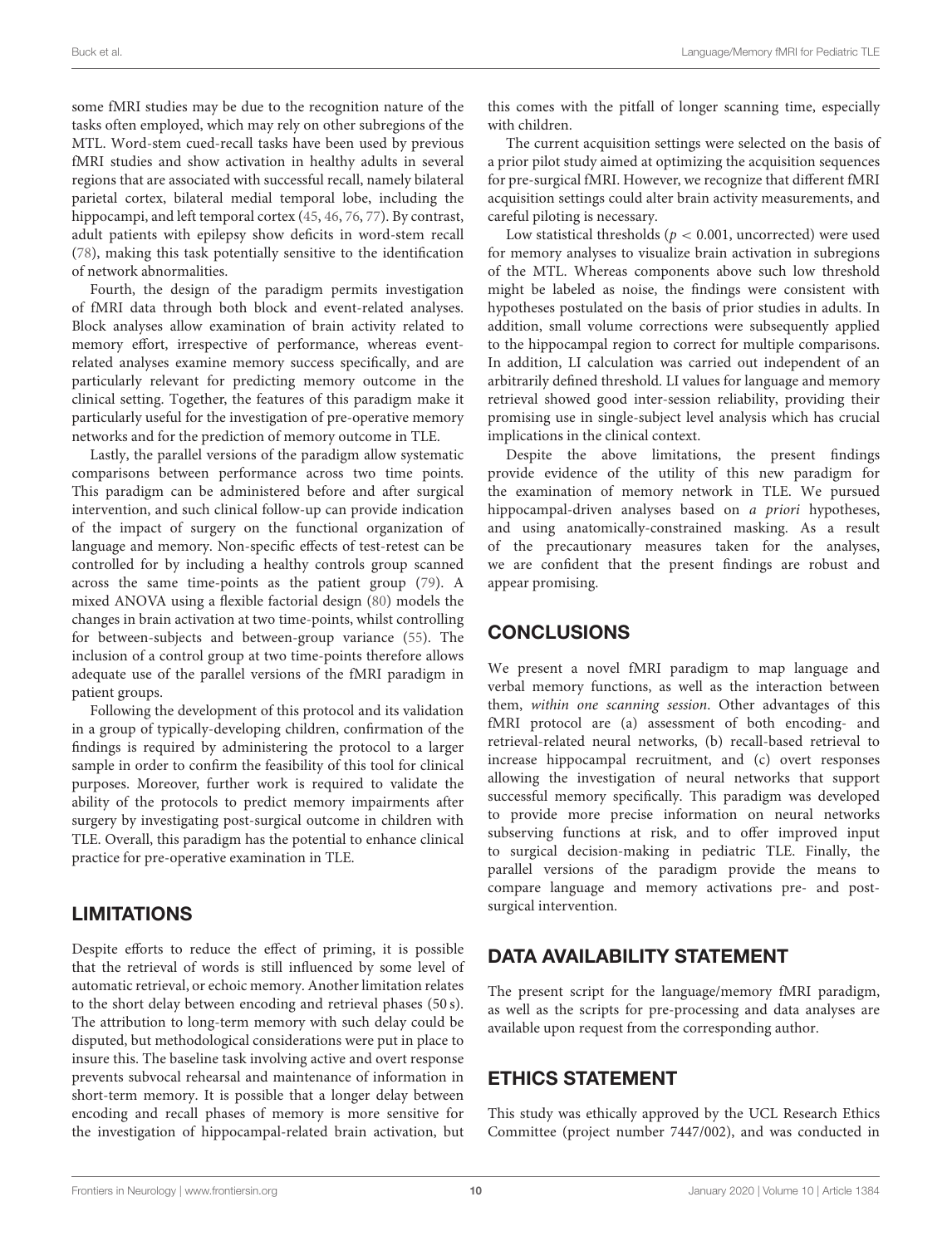accordance with the World Medical Association Declaration of Helsinki.

# AUTHOR CONTRIBUTIONS

SB acquired data at time 1 of the study. FB acquired data at time 2 of the study, for test-retest measurements. All authors contributed to manuscript revision, read, and approved the submitted version.

# FUNDING

This work was supported by the Child Health Research Appeal Trust (GOSHICH/09/F51/08), the NIHR Great Ormond Street Hospital Biomedical Research Centre, and the Medical Research Council (G03000117/65439). TB was supported by Great Ormond Street Hospital Children's Charity (V2419). FB

# **REFERENCES**

- <span id="page-10-0"></span>1. Sherman EMS, Wiebe S, Fay-McClymont TB, Tellez-Zenteno J, Metcalfe A, Hernandez-Ronquillo L, et al. Neuropsychological outcomes after epilepsy surgery: systematic review and pooled estimates. Epilepsia. (2011) 52:857–69. doi: [10.1111/j.1528-1167.2011.03022.x](https://doi.org/10.1111/j.1528-1167.2011.03022.x)
- <span id="page-10-1"></span>2. Adams C, Beardsworth E, Oxbury J, Fenwick P. Temporal lobectomy in 44 children: outcome and neuropsychological follow up. *J Epilepsy*. (1990) 3(Suppl. 1):157–68.
- 3. Szabo CA, Wyllie E, Stanford L. Neuropsychological effects of temporal lobe resection in preadolescent children with epilepsy. Epilepsia. (1998) 39:814–9. doi: [10.1111/j.1528-1157.1998.tb01174.x](https://doi.org/10.1111/j.1528-1157.1998.tb01174.x)
- 4. Williams J, Griebel M, Dykman R. Neuropsychological patterns in pediatric epilepsy. Seizure. [\(1998\) 7:223–8. doi: 10.1016/S1059-1311\(98\)8](https://doi.org/10.1016/S1059-1311(98)80040-X) 0040-X
- <span id="page-10-2"></span>5. Gleissner U. Memory reorganization in adult brain: observations in three patients with temporal lobe epilepsy. Epilepsy Res. (2002) 48:229–34. doi: [10.1016/S0920-1211\(01\)00333-3](https://doi.org/10.1016/S0920-1211(01)00333-3)
- <span id="page-10-3"></span>6. Gleissner U, Sassen R, Schramm J, Elger CE, Helmstaedter C. Greater functional recovery after temporal lobe epilepsy surgery in children. Brain. (2005) 128(Pt 12):2822–9. doi: [10.1093/brain/awh597](https://doi.org/10.1093/brain/awh597)
- <span id="page-10-4"></span>7. Skirrow C, Cross HJ, Harrison S, Cormack F, Harkness W, Coleman R, et al. Temporal lobe surgery in childhood and neuroanatomical predictors of long-term declarative memory outcome. Brain. (2015) 138:80– 93. doi: [10.1093/brain/awu313](https://doi.org/10.1093/brain/awu313)
- <span id="page-10-5"></span>8. Holland S, Plante E, Weber B, Stawsburg R, Schmithorst V, Ball WJ. Normal fMRI brain activation patterns in children performing a verb generation task. Neuroimage. (2001) 14:837–43. doi: [10.1006/nimg.2001.0875](https://doi.org/10.1006/nimg.2001.0875)
- <span id="page-10-6"></span>9. Gaillard, W. Structural and functional imaging in children with partial epilepsy. Ment Retard Dev Disabil Res Rev. (2000) 6:220–6. doi: 10.1002/1098- [2779\(2000\)6:3<220::AID-MRDD10>3.0.CO;2-C](https://doi.org/10.1002/1098-2779(2000)6:3<220::AID-MRDD10>3.0.CO;2-C)
- <span id="page-10-7"></span>10. Rugg MD, Vilberg KL. Brain networks underlying episodic memory retrieval. Curr Opin Neurobiol. [\(2013\) 23:255–60. doi: 10.1016/j.conb.2012.](https://doi.org/10.1016/j.conb.2012.11.005) 11.005
- 11. Elward RL, Vilberg KL, Rugg MD. Motivated memories: effects of reward and recollection in the core recollection network and beyond. Cereb Cortex. (2015) 25:3159–66. doi: [10.1093/cercor/bhu109](https://doi.org/10.1093/cercor/bhu109)
- 12. de Chastelaine M, Mattson JT, Wang TH, Donley BE, Rugg MD. The neural correlates of recollection and retrieval monitoring: relationships with age and recollection performance. Neuroimage. (2016) 138:164–75. doi: [10.1016/j.neuroimage.2016.04.071](https://doi.org/10.1016/j.neuroimage.2016.04.071)
- <span id="page-10-8"></span>13. Thakral PP, Wang TH, Rugg MD. Decoding the content of recollection within the core recollection network and beyond. Cortex. (2017) 91:101–13. doi: [10.1016/j.cortex.2016.12.011](https://doi.org/10.1016/j.cortex.2016.12.011)

was supported by the University Hospital of Lausanne and SICPA Foundation in Switzerland.

# ACKNOWLEDGMENTS

We are grateful to the children and their families for taking part in our research. We would also like to thank Michael D. Rugg and David W. Carmichael for their input into the design of the fMRI task, and Rachael Elward for her input into the fMRI data analysis. This research was a part of Buck's Ph.D. thesis [\(81\)](#page-12-12).

# SUPPLEMENTARY MATERIAL

<span id="page-10-21"></span>The Supplementary Material for this article can be found [online at: https://www.frontiersin.org/articles/10.3389/fneur.](https://www.frontiersin.org/articles/10.3389/fneur.2019.01384/full#supplementary-material) 2019.01384/full#supplementary-material

- <span id="page-10-9"></span>14. Guler OE, Thomas KM. Developmental differences in the neural correlates of relational encoding and recall in children: an event-related fMRI study. Dev Cogn Neurosci. (2013) 3:106–16. doi: [10.1016/j.dcn.2012.07.001](https://doi.org/10.1016/j.dcn.2012.07.001)
- <span id="page-10-10"></span>15. Bauer PJ, Pathman T, Inman C, Campanella C, Hamann S. Neural correlates of autobiographical memory retrieval in children and adults. Memory. (2017) 25:450–66. doi: [10.1080/09658211.2016.1186699](https://doi.org/10.1080/09658211.2016.1186699)
- <span id="page-10-11"></span>16. Ofen N, Kao YC, Sokol-Hessner P, Kim H, Whitfield-Gabrieli S, Gabrieli JD. Development of the declarative memory system in the human brain. Nat Neurosci. (2007) 10:1198–205. doi: [10.1038/nn1950](https://doi.org/10.1038/nn1950)
- 17. Ghetti S, DeMaster DM, Yonelinas AP, Bunge SA. Developmental differences in medial temporal lobe function during memory encoding. J Neurosci. (2010) 30:9548. doi: [10.1523/JNEUROSCI.3500-09.2010](https://doi.org/10.1523/JNEUROSCI.3500-09.2010)
- <span id="page-10-12"></span>18. Maril A, Davis PE, Koo JJ, Reggev N, Zuckerman M, Ehrenfeld L, et al. Developmental fMRI study of episodic verbal memory encoding in children. Neurology. (2010) 75:2110–6. doi: [10.1212/WNL.0b013e318201526e](https://doi.org/10.1212/WNL.0b013e318201526e)
- <span id="page-10-13"></span>19. Kliemann D, Adolphs R, Tyszka JM, Fischl B, Yeo BTT, Nair R, et al. Intrinsic functional connectivity of the brain in adults with a single cerebral hemisphere. Cell Report. (2019) 29:2398–407.e2394. doi: [10.1016/j.celrep.2019.10.067](https://doi.org/10.1016/j.celrep.2019.10.067)
- <span id="page-10-14"></span>20. Vargha-Khadem F, Isaacs, Watkins, Mishkin. Chapter: 32: Ontogenetic specialisation of hemispheric function. In: Oxbury, Policy, Duchowney, editors. Intractable Focal Epilepsy: Medical and Surgical Treatment. London: Harcourt Publishers London (2000). p. 405–18.
- <span id="page-10-15"></span>21. Willment K, Golby A. Hemispheric lateralization interrupted: materialspecific memory deficits in temporal lobe epilepsy. Front Hum Neurosci. (2013) 7:546. doi: [10.3389/fnhum.2013.00546](https://doi.org/10.3389/fnhum.2013.00546)
- <span id="page-10-16"></span>22. Helmstaedter C, Elger CE. Functional plasticity after left anterior temporal lobectomy: reconstitution and compensation of verbal memory functions. Epilepsia. [\(1998\) 39:399–406. doi: 10.1111/j.1528-1157.1998.tb0](https://doi.org/10.1111/j.1528-1157.1998.tb01392.x) 1392.x
- <span id="page-10-17"></span>23. Williams E, Stretton J, Centeno M, Bartlett P, Burdett J, Symms M, et al. Clinical language fMRI with real-time monitoring in temporal lobe epilepsy: online processing methods. Epilepsy Behav. (2012) 25:120–4. doi: [10.1016/j.yebeh.2012.05.019](https://doi.org/10.1016/j.yebeh.2012.05.019)
- <span id="page-10-18"></span>24. You X, Zachery A, Fanto E, Norato G, Germeyan S, Emery E, et al. fMRI prediction of naming change after adult temporal lobe epilepsy surgery: activation matters. Epilepsia. [\(2019\) 60:527–38. doi: 10.1111/epi.](https://doi.org/10.1111/epi.14656) 14656
- <span id="page-10-19"></span>25. de Ribaupierre S, Wang A, Hayman-Abello S. Language mapping in temporal lobe epilepsy in children: special considerations. Epilepsy Res Treat. (2012) 2012:837036. doi: [10.1155/2012/837036](https://doi.org/10.1155/2012/837036)
- <span id="page-10-20"></span>26. Yuan W, Szaflarski J, Schmithorst V, Schapiro M, Byars A, Holland S, et al. FMRI shows atypical language lateralization in pediatric epilepsy patients. Epilepsia. (2006) 47:593–600. doi: [10.1111/j.1528-1167.2006.00474.x](https://doi.org/10.1111/j.1528-1167.2006.00474.x)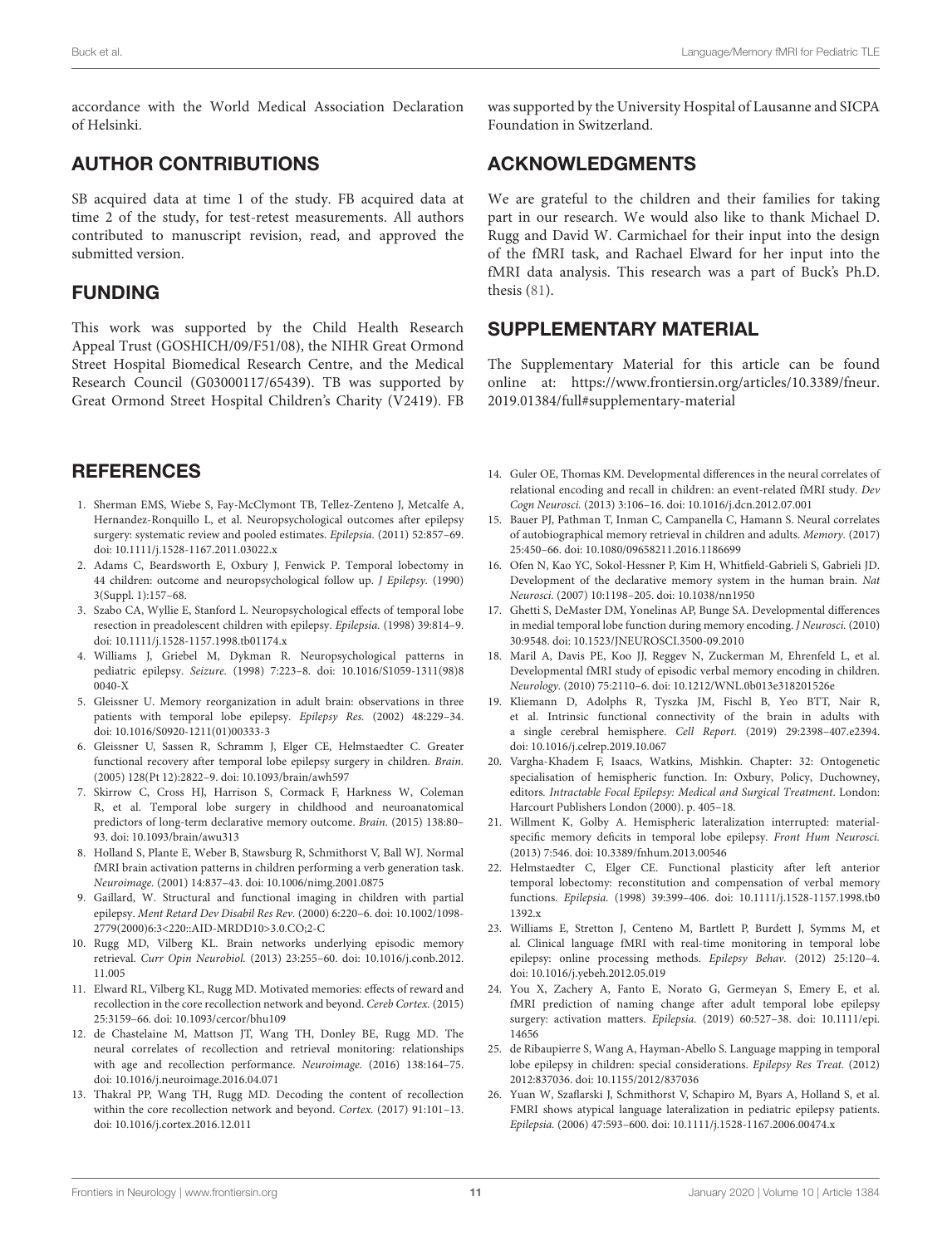- <span id="page-11-0"></span>27. Rabin ML, Narayan VM, Kimberg DY, Casasanto DJ, Glosser G, Tracy JI, et al. Functional MRI predcits post-surgical memory following temporal lobectomy. Brain. (2004) 127:2286–98. doi: [10.1093/brain/awh281](https://doi.org/10.1093/brain/awh281)
- 28. Janszky J, Jokeit H, Kontopoulou K, Mertens M, Ebner A, Pohlmann-Eden B, et al. Functional MRI predicts memory performance after right mesiotemporal epilepsy surgery. Epilepsia. (2005) 46:244–50. doi: [10.1111/j.0013-9580.2005.10804.x](https://doi.org/10.1111/j.0013-9580.2005.10804.x)
- 29. Bonelli SB, Powell RH, Yogarajah M, Samson RS, Symms MR, Thompson PJ, et al. Imaging memory in temporal lobe epilepsy: predicting the effects of temporal lobe resection. Brain. (2010) 133:1186–99. doi: [10.1093/brain/awq006](https://doi.org/10.1093/brain/awq006)
- <span id="page-11-1"></span>30. Sidhu MK, Stretton J, Winston GP, Symms M, Thompson PJ, Koepp MJ, et al. Memory fMRI predicts verbal memory decline after anterior temporal lobe resection. Neurology. (2015) 84:1512–9. doi: [10.1212/WNL.0000000000001461](https://doi.org/10.1212/WNL.0000000000001461)
- <span id="page-11-2"></span>31. Sepeta LN, Berl MM, Wilke M, You X, Mehta M, Xu B, et al. Agedependent mesial temporal lobe lateralization in language fMRI. Epilepsia. (2016) 57:122–30. doi: [10.1111/epi.13258](https://doi.org/10.1111/epi.13258)
- <span id="page-11-3"></span>32. Cai Q, Van der Haegen L. What can atypical language hemispheric specialization tell us about cognitive functions? Neurosci Bull. (2015) 31:220– 6. doi: [10.1007/s12264-014-1505-5](https://doi.org/10.1007/s12264-014-1505-5)
- <span id="page-11-4"></span>33. Henson RN, Shallice T, Dolan RJ. Right prefrontal cortex and episodic memory retrieval: a functional MRI test of the monitoring hypothesis. Brain. (1999) 122:1367–81. doi: [10.1093/brain/122.7.1367](https://doi.org/10.1093/brain/122.7.1367)
- 34. Kennepohl S, Sziklas V, Garver K, Wagner D, Jones-Gotman M. Memory and the medial temporal lobe: hemispheric specialization reconsidered. Neuroimage. (2007) 36:969–78. doi: [10.1016/j.neuroimage.2007.03.049](https://doi.org/10.1016/j.neuroimage.2007.03.049)
- <span id="page-11-5"></span>35. Smith M, Lah S. One declarative memory system or two? The relationship between episodic and semantic memory in children with temporal lobe epilepsy. Neuropsychology. (2011) 25:634–44. doi: [10.1037/a0023770](https://doi.org/10.1037/a0023770)
- <span id="page-11-6"></span>36. Vargha-Khadem F. Differential effet of early hippocampal pathology on episodic and semantic memory. Science. (1997) 277:376–80. doi: [10.1126/science.277.5324.376](https://doi.org/10.1126/science.277.5324.376)
- <span id="page-11-7"></span>37. Baddeley A, Vargha-Khadem F, Mishkin M. Preserved recognition in a case of developmental amnesia: implications for the acquisition of semantic memory? J Cogn Neurosci. (2001) 13:357–69. doi: [10.1162/08989290151137403](https://doi.org/10.1162/08989290151137403)
- 38. Adlam A, Mishkin MM, Vargha-Khadem F. Dissociation between recognition and recall in developmental amnesi. Neuropsychologia. (2009) 47:2207–10. doi: [10.1016/j.neuropsychologia.2009.01.038](https://doi.org/10.1016/j.neuropsychologia.2009.01.038)
- <span id="page-11-8"></span>39. Patai EZ, Gadian DG, Cooper JM, Dzieciol AM, Mishkin M, Vargha-Khadem F. Extent of hippocampal atrophy predicts degree of deficit in recall. Proc Natl Acad Sci USA. (2015) 112:12830–3. doi: [10.1073/pnas.1511904112](https://doi.org/10.1073/pnas.1511904112)
- <span id="page-11-9"></span>40. Jambaque I, Dellatolas G, Dulac O, Ponsot G, Signoret J. Verbal and visual memory impairment in children with epilepsy. Neuropsychologia. (1993) 31:1321–37. doi: [10.1016/0028-3932\(93\)90101-5](https://doi.org/10.1016/0028-3932(93)90101-5)
- <span id="page-11-10"></span>41. Oldfield RC. The assessment and analysis of handedness: the edinburgh inventory. Neuropsychologia. (1971) 9:97–113. doi: [10.1016/0028-3932\(71\)90067-4](https://doi.org/10.1016/0028-3932(71)90067-4)
- <span id="page-11-11"></span>42. Craik FIM, Lockhart RS. Levels of processing: a framework for memory. J Verbal Learning Verbal Behav. (1972) 11:671–84. doi: [10.1016/S0022-5371\(72\)80001-X](https://doi.org/10.1016/S0022-5371(72)80001-X)
- <span id="page-11-12"></span>43. Szaflarski J, Holland S, Schmithorst V, Byars A. An fMRI study of language lateralization in children and adults. Hum Brain Mapp. (2006) 27:202–12. doi: [10.1002/hbm.20177](https://doi.org/10.1002/hbm.20177)
- <span id="page-11-13"></span>44. Weiss-Croft L, Baldeweg T. Maturation of language networks in children: a systematic review of 22years of functional MRI. Neuroimage. (2015) 123:269– 81. doi: [10.1016/j.neuroimage.2015.07.046](https://doi.org/10.1016/j.neuroimage.2015.07.046)
- <span id="page-11-14"></span>45. Schott B, Henson R, Richardson-Klavehn A, Becker C, Thoma V, Heinze H, et al. Redefining implicit and explicit memory: the functional neuroanatomy of priming, remembering, and control of retrieval. Proc Natl Acad USA. (2005) 102:1257–62. doi: [10.1073/pnas.0409070102](https://doi.org/10.1073/pnas.0409070102)
- <span id="page-11-15"></span>46. Okada K, Vilberg K, Rugg M. Comparison of the neural correlates of retrieval success in tests of cued recall and recognition memory. Hum Brain Mapp. (2012) 33:523–33. doi: [10.1002/hbm.21229](https://doi.org/10.1002/hbm.21229)
- <span id="page-11-16"></span>47. Graf P, Schacter DL. Implicit and explicit memory for new associations in normal and amnesic subjects. J Exp Psychol. (1985) 11:501–18. doi: [10.1037/0278-7393.11.3.501](https://doi.org/10.1037/0278-7393.11.3.501)
- <span id="page-11-17"></span>48. Brown GDA. A frequency count of 190,000 words in the London-Lund Corpus of English Conversation. Behav Res Method Instr Comp. (1984) 16:502–32. doi: [10.3758/BF03200836](https://doi.org/10.3758/BF03200836)
- <span id="page-11-18"></span>49. Kuperman V, Stadthagen-Gonzalez H, Brysbaert M. Age-of-acquisition ratings for 30 thousand English words. Behav Res Methods. (2012) 44:978–90. doi: [10.3758/s13428-012-0210-4](https://doi.org/10.3758/s13428-012-0210-4)
- <span id="page-11-19"></span>50. Croft LJ, Rankin PM, Liegeois F, Banks T, Cross JH, Vargha-Khadem F, et al. To speak, or not to speak? The feasibility of imaging overt speech in children with epilepsy. Epilepsy Res. (2013) 107:195–9. doi: [10.1016/j.eplepsyres.2013.08.008](https://doi.org/10.1016/j.eplepsyres.2013.08.008)
- <span id="page-11-20"></span>51. Cabeza R, Kingstone A. Handbook of Functional Neuroimaging of Cognition. Cambridge, MA: MIT Press (2006). doi: [10.7551/mitpress/3420.001.0001](https://doi.org/10.7551/mitpress/3420.001.0001)
- <span id="page-11-21"></span>52. Weiskopf N, Hutton C, Josephs O, Deichmann R. Optimal EPI parameters for reduction of susceptibility-induced BOLD sensitivity losses: a whole-brain analysis at 3 T and 1.5 T. Neuroimage. (2006) 33:493–504. doi: [10.1016/j.neuroimage.2006.07.029](https://doi.org/10.1016/j.neuroimage.2006.07.029)
- <span id="page-11-22"></span>53. Andersson JL, Skare S, Ashburner J. How to correct susceptibility distortions in spin-echo echo-planar images: application to diffusion tensor imaging. Neuroimage. (2003) 20:870–88. doi: [10.1016/S1053-8119\(03\)00336-7](https://doi.org/10.1016/S1053-8119(03)00336-7)
- <span id="page-11-23"></span>54. Tierney T, Weiss-Croft L, Centeno M, Shamshiri E, Perani S, Baldeweg T, et al. FIACH: a biophysical model for automatic retrospective noise control in fMRI. Neuroimage. (2015) 124:1009–20. doi: [10.1016/j.neuroimage.2015.09.034](https://doi.org/10.1016/j.neuroimage.2015.09.034)
- <span id="page-11-24"></span>55. Sidhu MK, Stretton J, Winston GP, McEvoy AW, Symms M, Thompson PJ, et al. Memory network plasticity after temporal lobe resection: a longitudinal functional imaging study. Brain. (2016) 139:415–30. doi: [10.1093/brain/awv365](https://doi.org/10.1093/brain/awv365)
- <span id="page-11-25"></span>56. Worsley KJ, Marrett S, Neelin P, Vandal AC, Friston KJ, Evans AC. A unified statistical approach for determining significant signals in images of cerebral activation. Hum Brain Mapp. (1996) 4:58–73. doi: 10.1002/ [\(SICI\)1097-0193\(1996\)4:1<58::AID-HBM4>3.0.CO;2-O](https://doi.org/10.1002/(SICI)1097-0193(1996)4:1<58::AID-HBM4>3.0.CO;2-O)
- <span id="page-11-26"></span>57. Wilke M, Lidzba K. LI-tool: a new toolbox to assess lateralization in functional MR-data. J Neurosci Methods. (2007) 163:129–36. doi: [10.1016/j.jneumeth.2007.01.026](https://doi.org/10.1016/j.jneumeth.2007.01.026)
- <span id="page-11-27"></span>58. Van Dijk K, Sabuncu M, Buckner R. The influence of head motion on intrinsic functional connectivity MRI. Neuroimage. (2012) 59:431–8. doi: [10.1016/j.neuroimage.2011.07.044](https://doi.org/10.1016/j.neuroimage.2011.07.044)
- <span id="page-11-28"></span>59. Friston KJ, Williams S, Howard R, Frackowiak RSJ. Movement-related effects in fMRI time-series. Magn Reson Med. (1996) 35:346–55. doi: [10.1002/mrm.1910350312](https://doi.org/10.1002/mrm.1910350312)
- <span id="page-11-29"></span>60. Engelhardt L, Roe M, Juranek J, DeMaster D, Harden K, Tucker-Drob E, et al. Children's head motion during fMRI tasks is heritable and stable over time. Dev Cogn Neurosci. (2017) 25:58–68. doi: [10.1016/j.dcn.2017.01.011](https://doi.org/10.1016/j.dcn.2017.01.011)
- <span id="page-11-30"></span>61. Havsteen I, Ohlhues A, Madsen K, Nybing J, Christensen H, Christensen A. Are movement artifacts in magnetic resonance imaging a real problem? a narrative review. Front Neurol[. \(2017\) 8:232. doi: 10.3389/fneur.2017.](https://doi.org/10.3389/fneur.2017.00232) 00232
- <span id="page-11-31"></span>62. Hodgson J, Hirst R, Hodgson J. Hemispheric speech lateralisation in the developing brain is related to motor praxis ability. Dev Cogn Neurosci. (2016) 22:9–17. doi: [10.1016/j.dcn.2016.09.005](https://doi.org/10.1016/j.dcn.2016.09.005)
- <span id="page-11-32"></span>63. Holland S, Vannest J, Mecoli M, Jacola L, Tillema J-M, Karunanayaka P, et al. Functional MRI of language lateralization during development in children. Int J Audiol. [\(2007\) 46:533–51. doi: 10.1080/149920207014](https://doi.org/10.1080/14992020701448994) 48994
- <span id="page-11-33"></span>64. Bennett C, Miller M. How reliable are the results from functional magnetic resonance imaging? Ann N Y Acad Sci. (2010) 1191:133–55. doi: [10.1111/j.1749-6632.2010.05446.x](https://doi.org/10.1111/j.1749-6632.2010.05446.x)
- <span id="page-11-34"></span>65. Sterr A, Shen S, Zaman A, Roberts N, Szameitat A. Activation of SI is modulated by attention: a random effects fMRI study using mechanical stimuli. Neuroreport. (2007) 18:607–11. doi: [10.1097/WNR.0b013e3280b07c34](https://doi.org/10.1097/WNR.0b013e3280b07c34)
- <span id="page-11-35"></span>66. Miller R, Escobar M. Laws and models of basic conditioning. In: Gallistel CR, editor. Steven's Handbook of Experimental Psychology, Memory, and Cognitive Processes. New York, NY: Wiley (2002). p. 47–102.
- <span id="page-11-36"></span>67. Weber B, Fliessbach K, Lange N, Kügler F, Elger CE. Material-specific memory processing is related to language dominance. Neuroimage. (2007) 37:611–7. doi: [10.1016/j.neuroimage.2007.05.022](https://doi.org/10.1016/j.neuroimage.2007.05.022)